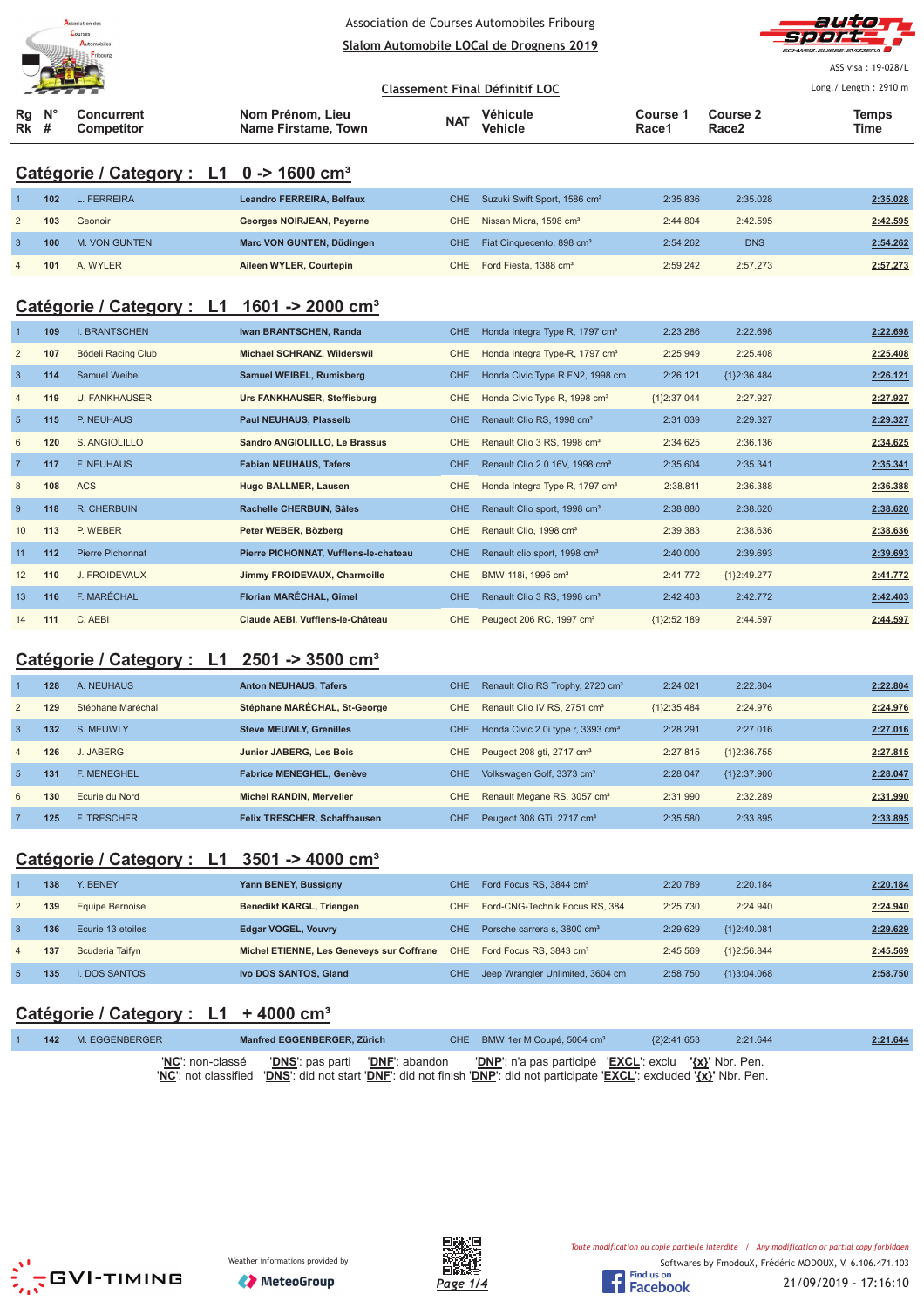



ASS visa : 19-028/L Long./ Length: 2910 m

#### <u>**Classement Final Définitif LOC**</u>

| $Rg \tN^{\circ}$ | Concurrent | Nom Prénom. Lieu    | <b>NAT</b> | Véhicule | Course 1 | <b>Course 2</b> | Temps |
|------------------|------------|---------------------|------------|----------|----------|-----------------|-------|
| $Rk$ #           | Competitor | Name Firstame, Town |            | Vehicle  | Race1    | Race2           | Time  |

#### **Catégorie / Category : L2 0 -> 1600 cm³**

| 206 | V. METTRAUX      | Vincent METTRAUX, Hauteville | CHE Honda Civic. 1595 cm <sup>3</sup>        | 2:25.202 | 2:25.861 | 2:25.202 |
|-----|------------------|------------------------------|----------------------------------------------|----------|----------|----------|
| 200 | Ecurie-Biennoise | Jannis JEREMIAS, Gerolfingen | CHE Suzuki Swift, 1586 cm <sup>3</sup>       | 2:26.642 | 2:28.001 | 2:26.642 |
| 201 | Stephan Allemann | Stephan ALLEMANN, Müllheim   | CHE Suzuki Swift Sport, 1586 cm <sup>3</sup> | 2:45.742 | 2:45.160 | 2:45.160 |

#### **Catégorie / Category : L2 1601 -> 2000 cm³**

|                | 207 | <b>ACS</b>        | <b>Massimo PALTENGHI, Cugnasco</b>     | CHE.       | Tovota GT86, 1995 cm <sup>3</sup>          | 2:19.113    | 2:19.561 | 2:19.113 |
|----------------|-----|-------------------|----------------------------------------|------------|--------------------------------------------|-------------|----------|----------|
| $\overline{2}$ | 204 | T. RÜEDI          | Tobias RÜEDI, Alchenstorf              | CHE.       | Honda Integra Type R, 1797 cm <sup>3</sup> | 2:25.386    | 2:25.785 | 2:25.386 |
| $\overline{3}$ | 212 | M. FALABRETTI     | Mario FALABRETTI, Wangen an der Aare   | <b>CHE</b> | Renault Clio Sport 2.0 16V Ragnot          | 2:29.922    | 2:29.136 | 2:29.136 |
| $\overline{4}$ | 209 | G. HURZELER       | <b>Giorgio HURZELER, Porto Ronco</b>   | CHE.       | Subaru BRZ 2.0R, 1998 cm <sup>3</sup>      | 2:31.746    | 2:30.363 | 2:30.363 |
| -5             | 211 | <b>F. RICHARD</b> | <b>Florian RICHARD, Echandens</b>      | CHE.       | Renault Clio, 1998 cm <sup>3</sup>         | {1}2:41.171 | 2:34.312 | 2:34.312 |
| 6              | 205 | <b>GB Racing</b>  | Georg BOZADZHIEV, Neuhausen am Rheinfa | <b>CHE</b> | BMW 318ti Compact, 1800 cm <sup>3</sup>    | 2:40.766    | 2:40.688 | 2:40.688 |
| $\overline{7}$ | 208 | S. LOUP           | <b>Samantha LOUP, Gimel</b>            | CHE.       | Peugeot 206 RC, 1997 cm <sup>3</sup>       | 2:42.570    | 2:45.374 | 2:42.570 |
| 8              | 210 | D. RICHARD        | <b>Denis RICHARD, Echandens</b>        | CHE.       | Renault Clio, 1998 cm <sup>3</sup>         | 2:51.293    | 2:48.903 | 2:48.903 |

# **Catégorie / Category : L2 2001 -> 3000 cm³**

|                | 218 | <b>Ecurie Basilisk</b>    | Raymond STOFER, Herznach           | CHE. | Mini Cooper RSR, 2717 cm <sup>3</sup>     | 2:19.929 | 2:17.299      | 2:17.299 |
|----------------|-----|---------------------------|------------------------------------|------|-------------------------------------------|----------|---------------|----------|
| 2              | 217 | Ecurie 13 Etoiles         | <b>Gregory FOLLONIER, Martigny</b> | CHE. | BMW 323 ti, 2500 cm <sup>3</sup>          | 2:28.418 | 2:28.096      | 2:28.096 |
| 3              | 215 | Écurie 13 étoiles         | <b>Lionel RYTER, Martigny</b>      | CHE. | BMW 323ti, 2494 cm <sup>3</sup>           | 2:29.014 | ${12:37.611}$ | 2:29.014 |
| $\overline{4}$ | 219 | Rennclub Untertogggenburg | Peter BRUNNER, Flawil              | CHE  | MINI Cooper S, 2717 cm <sup>3</sup>       | 2:33.497 | 2:30.956      | 2:30.956 |
| $\overline{5}$ | 216 | M. CASTRO                 | <b>Manuel CASTRO, Dompierre</b>    | CHE. | Mitsubishi Colt CZT, 2496 cm <sup>3</sup> | 2:35.205 | 2:31.966      | 2:31.966 |
| 6              | 220 | Marc André Fahrni         | Marc André FAHRNI, Rances          | CHE. | MINI Cooper S, 2717 cm <sup>3</sup>       | 2:39.437 | 2:41.707      | 2:39.437 |

#### **Catégorie / Category : L2 3001 -> 3500 cm³**

| 225 | ASC Ticino         | Daniele LÜDI, Losone                 |  | 2:15.101                                                                                                                                                                    | 2:15.755   | 2:15.101 |
|-----|--------------------|--------------------------------------|--|-----------------------------------------------------------------------------------------------------------------------------------------------------------------------------|------------|----------|
| 229 | Racing Fan         | Danny BENDER, Fully                  |  | 2:22.666                                                                                                                                                                    | 2:22.159   | 2:22.159 |
| 226 | S. INDERMUHLE      | Stephane INDERMUHLE, Villars bramard |  | 2:22.595                                                                                                                                                                    | 2:22.425   | 2:22.425 |
| 228 | Ecurie Performance | Stéphane ALLEMANN, Dizy              |  | ${12:26.142}$                                                                                                                                                               | <b>DNF</b> | 2:26.142 |
|     |                    |                                      |  | CHE Subaru Impreza, 3390 cm <sup>3</sup><br>CHE Mitsubishi Lancer Évolution X, 339<br>CHE Mitsubishi lancer, 3395 cm <sup>3</sup><br>CHE Mitsubishi Lancer Evolution IX RR, |            |          |

### **Catégorie / Category : L2 + 3500 cm³**

|                | 237 | <b>GRUYERE RACING TEAM</b> | Cédric BERNARD, Bex              | CHE. | Subaru Wrx STI, 4177 cm <sup>3</sup>       | 2:19.322      | 2:17.204      | 2:17.204 |
|----------------|-----|----------------------------|----------------------------------|------|--------------------------------------------|---------------|---------------|----------|
| 2              | 236 | Gruyère Racing Team        | Sébastien GENET, Vétroz          | CHE. | Subaru WRX STI, 4177 cm <sup>3</sup>       | 2:27.604      | ${1}2:35.718$ | 2:27.604 |
| -3             | 234 | Ecurie 13 étoiles          | Sébastien JACQUEMET, Conthey     | CHE. | Porsche 911, 3598 cm <sup>3</sup>          | ${1}2:32.958$ | ${12:35.992}$ | 2:32.958 |
| $\overline{4}$ | 140 | Ecurie Biennoise           | Yves HANGARTNER, Gerolfingen     | CHE. | Ford Focus, 4250 cm <sup>3</sup>           | ${1}2:33.380$ | <b>DNS</b>    | 2:33.380 |
| -5             | 239 | N. TERRAPON                | Nicolas TERRAPON, Pont (Veveyse) | CHE. | BMW 135i, 5064 cm <sup>3</sup>             | {1}2:41.377   | 2:34.496      | 2:34.496 |
| 6              | 235 | Ecurie Performance         | Aurelia BALMELLI, Bremblens      | CHE. | Subaru WRX STI 2.5 L, 4177 cm <sup>3</sup> | 2:37.684      | ${1}2:48.716$ | 2:37.684 |

#### **Catégorie / Category : L3 1601 -> 2000 cm³**

|                | 308 | Écurie Perfornance  | <b>Julien ROULET, Ballens</b> |                       | <b>CHE</b> | VW Golf 1 16V, 1781 cm <sup>3</sup> | 2:18.058      | 2:16.441            | 2:16.441 |
|----------------|-----|---------------------|-------------------------------|-----------------------|------------|-------------------------------------|---------------|---------------------|----------|
| 2              | 304 | M. LÖRTSCHER        | Marc LÖRTSCHER, Oberwil       |                       | <b>CHE</b> | VW Golf 16V, 1780 cm <sup>3</sup>   | 2:22.139      | <b>DNF</b>          | 2:22.139 |
| $\overline{3}$ | 309 | Autersa Racing Team | <b>Meta FAULER, Stadel</b>    |                       | CHE.       | VW Golf1, 1800 cm <sup>3</sup>      | 2:22.779      | 2:23.734            | 2:22.779 |
| $\overline{4}$ | 305 | M. OSIO             | Moreno OSIO, Locarno          |                       | <b>CHE</b> | VW Golf GTI, 1781 cm <sup>3</sup>   | 2:25.622      | 2:26.753            | 2:25.622 |
| -5             | 306 | M. OSIO             | Marco OSIO, Gerra Piano       |                       | CHE.       | VW Golf GTI, 1781 cm <sup>3</sup>   | 2:29.328      | 2:26.377            | 2:26.377 |
| 6              | 307 | J. HOUMARD          | Jérémie HOUMARD, Champoz      |                       |            | CHE Vw golf, 1781 $\text{cm}^3$     | <b>NC</b>     | ${1}2:30.513$       | 2:30.513 |
|                |     | 'NC': non-classé    | 'DNS': pas parti              | <b>'DNF':</b> abandon |            | 'DNP': n'a pas participé            | 'EXCL': exclu | $\{x\}$ ' Nbr. Pen. |          |

'**NC**': not classified '**DNS**': did not start '**DNF**': did not finish '**DNP**': did not participate '**EXCL**': excluded **'{x}'** Nbr. Pen.





Toute modification ou copie partielle interdite / Any modification or partial copy forbidden

Softwares by FmodouX, Frédéric MODOUX, V. 6.106.471.103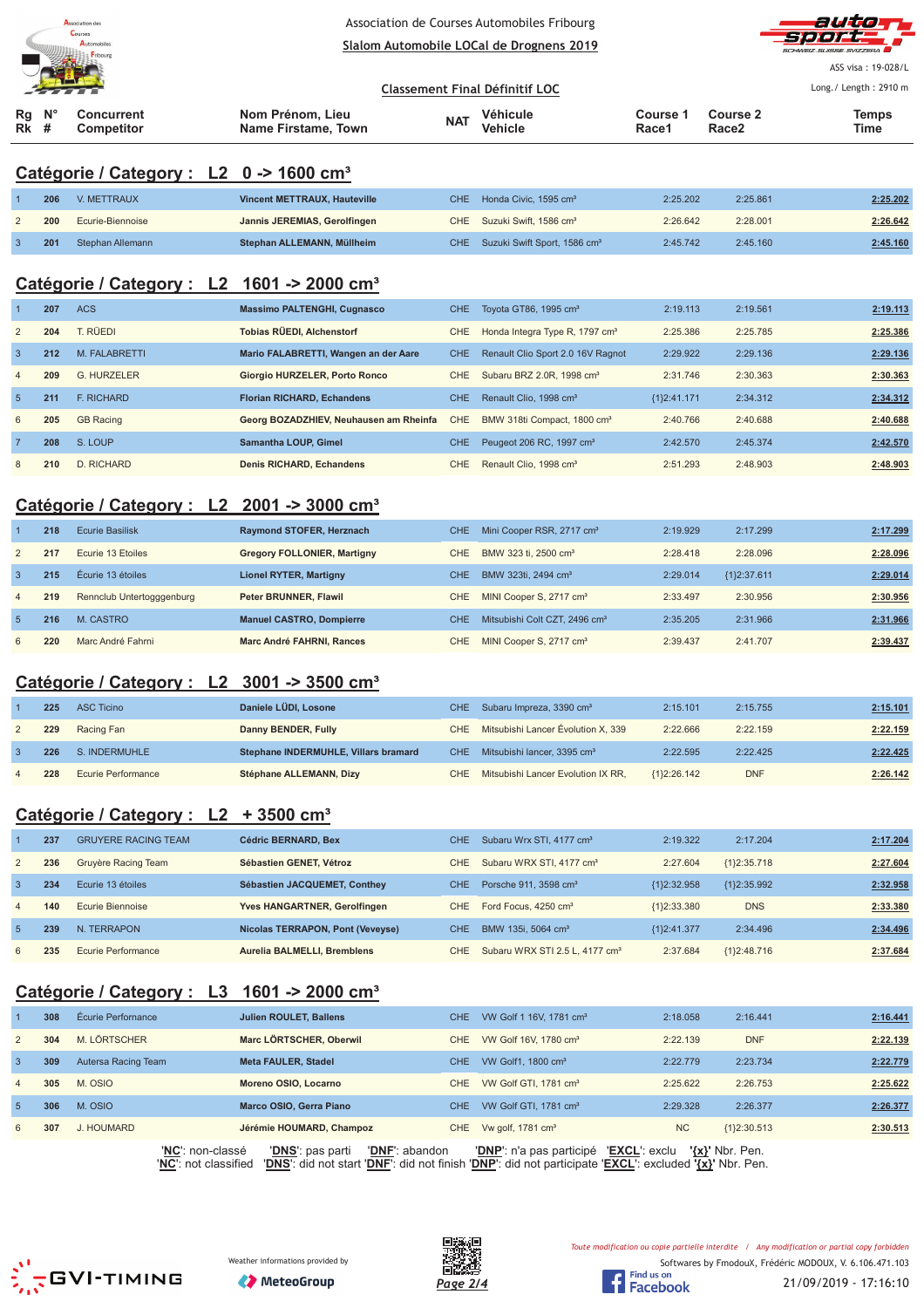|                  |                     | Association de:                                        |                                         |            | Association de Courses Automobiles Fribourg  |                   |                          |                       |
|------------------|---------------------|--------------------------------------------------------|-----------------------------------------|------------|----------------------------------------------|-------------------|--------------------------|-----------------------|
|                  |                     | Courses<br><b>Fribourg</b>                             |                                         |            | Slalom Automobile LOCal de Drognens 2019     |                   |                          |                       |
|                  |                     |                                                        |                                         |            |                                              |                   |                          | ASS visa: 19-028/L    |
|                  |                     |                                                        |                                         |            | <b>Classement Final Définitif LOC</b>        |                   |                          | Long./ Length: 2910 m |
| Rg<br>Rk         | N <sup>c</sup><br># | Concurrent<br>Competitor                               | Nom Prénom, Lieu<br>Name Firstame, Town | <b>NAT</b> | <b>Véhicule</b><br>Vehicle                   | Course 1<br>Race1 | <b>Course 2</b><br>Race2 | <b>Temps</b><br>Time  |
|                  |                     | Catégorie / Category : L3 + 4000 cm <sup>3</sup>       |                                         |            |                                              |                   |                          |                       |
|                  | 312                 | P. FUCHS                                               | Peter FUCHS, Nunningen                  | <b>CHE</b> | Chevrolet monza 2+2, 4299 cm <sup>3</sup>    | 2:34.701          | ${1}NC$                  | 2:34.701              |
|                  |                     |                                                        |                                         |            |                                              |                   |                          |                       |
|                  |                     | Catégorie / Category : L4 0 -> 1600 cm <sup>3</sup>    |                                         |            |                                              |                   |                          |                       |
| -1               | 400                 | Scuderia Taifyn                                        | Vincent MONTANDON, La chaux de fonds    | <b>CHE</b> | Caterham superseven 1.6I, 1585 c             | 2:22.954          | 2:21.990                 | 2:21.990              |
| $\overline{2}$   | 402                 | Squadra Rotberg                                        | Igor RODELLA, Zwingen                   | <b>CHE</b> | Suzuki Swift Sport, 1586 cm <sup>3</sup>     | 2:23.117          | {1}2:32.902              | 2:23.117              |
| $\overline{3}$   | 403                 | Y. STÜRZINGER                                          | Yves STÜRZINGER, Bretonnières           | <b>CHE</b> | Citroën Saxo VTS, 1587 cm <sup>3</sup>       | 2:24.776          | 2:25.186                 | 2:24.776              |
| $\overline{4}$   | 405                 | Ecurie performance                                     | <b>Thery SCHOPFER, Montricher</b>       | <b>CHE</b> | Citroen saxo, 1587 cm <sup>3</sup>           | 2:26.182          | 2:25.651                 | 2:25.651              |
| $\overline{5}$   | 410                 | R-Performance Switzerland / Racing                     | Mario BÖNIGER-GASSER, Erstfeld          | <b>CHE</b> | Honda CRX V-TEC, 1595 cm <sup>3</sup>        | 2:27.296          | 2:25.679                 | 2:25.679              |
| 6                | 407                 | R. DUPUIS                                              | <b>Raphael DUPUIS, Montricher</b>       | <b>CHE</b> | Peugeot 106 GTI, 1587 cm <sup>3</sup>        | 2:26.799          | 2:26.342                 | 2:26.342              |
| $\overline{7}$   | 401                 | M. JABERG                                              | <b>Marco JABERG, Wattenwil</b>          | <b>CHE</b> | Suzuki Swift, 1586 cm <sup>3</sup>           | {1}2:38.432       | 2:29.126                 | 2:29.126              |
| $\,$ 8 $\,$      | 411                 | R Performance Switzerland                              | Rene ULRICH, Steinen                    | <b>CHE</b> | Honda CRX Vtec, 1595 cm <sup>3</sup>         | 2:32.324          | ${1}2:41.647$            | 2:32.324              |
| 9                | 404                 | Ramon Hänggi                                           | Ramon HÄNGGI, Nunningen                 | <b>CHE</b> | Citroen Saxo VTS, 1587 cm <sup>3</sup>       | 2:33.364          | 2:34.590                 | 2:33.364              |
| 10               | 409                 | <b>G. SCHAFFNER</b>                                    | <b>Guillaume SCHAFFNER, Ste-Croix</b>   | <b>CHE</b> | Honda Civic, 1595 cm <sup>3</sup>            | 2:37.376          | 2:35.827                 | 2:35.827              |
| 11               | 413                 | Ecurie du Nord                                         | Sarah CHABLOZ, Romanel sur-Morges       | <b>CHE</b> | Peugeot 106, 1598 cm <sup>3</sup>            | 2:38.580          | 2:36.472                 | 2:36.472              |
| 12               | 406                 | L. YVONNE                                              | Lanz YVONNE, Kyburg ZH                  | <b>CHE</b> | Toyota AE86, 1587 cm <sup>3</sup>            | 2:38.223          | ${3}3:06.182$            | 2:38.223              |
| 13               | 412                 | Écurie Racing Fan's                                    | <b>Eric GFELLER, Noville</b>            | <b>CHE</b> | Mazda Mx-5, 1597 cm <sup>3</sup>             | 2:39.824          | 2:39.789                 | 2:39.789              |
|                  |                     |                                                        |                                         |            |                                              |                   |                          |                       |
|                  |                     | Catégorie / Category : L4 1601 -> 2000 cm <sup>3</sup> |                                         |            |                                              |                   |                          |                       |
| $\mathbf{1}$     | 429                 | <b>R. BETSCHART</b>                                    | Roman BETSCHART, Muotathal              | <b>CHE</b> | Renault Clio Sport 2.0, 1998 cm <sup>3</sup> | 2:26.906          | 2:26.323                 | 2:26.323              |
| $\overline{2}$   | 423                 | M. PACHE                                               | Marius PACHE, Vuisternens-devant-Romont | <b>CHE</b> | Lotus Exige S2, 1798 cm <sup>3</sup>         | 2:27.254          | 2:26.623                 | 2:26.623              |
| $\mathbf{3}$     | 428                 | M. DUCOMMUN                                            | Mickaël DUCOMMUN, Les Ponts de Martel   | <b>CHE</b> | Renault Clio RS, 1998 cm <sup>3</sup>        | 2:27.195          | <b>DNF</b>               | 2:27.195              |
| $\overline{4}$   | 424                 | M. CORTESE                                             | <b>Matteo CORTESE, Monthey</b>          | <b>CHE</b> | Toyota Mr2, 1800 cm <sup>3</sup>             | 2:28.548          | 2:29.163                 | 2:28.548              |
| $\sqrt{5}$       | 421                 | 41                                                     | <b>Fabrice OULEVEY, Romont</b>          | CHE        | Lotus Elise, 1796 cm <sup>3</sup>            | 2:31.341          | 2:29.168                 | 2:29.168              |
| 6                | 430                 | <b>MST Zentralschweiz</b>                              | Silvio ROMANO, Steinhausen              | CHE        | Opel Astra G OPC 1, 1998 cm <sup>3</sup>     | 2:31.124          | 2:30.538                 | 2:30.538              |
| $\overline{7}$   | 425                 | S. ALBER                                               | Stefanie ALBER, Rickenbach b. Wil       | <b>CHE</b> | BMW 320i, 1991 cm <sup>3</sup>               | 2:43.857          | 2:41.035                 | 2:41.035              |
| 8                | 420                 | <b>ACS</b>                                             | Joanna CLAUDE, La Chaux-de-Fonds        | CHE        | Lotus Elise 111S, 1796 cm <sup>3</sup>       | 2:44.872          | 2:42.542                 | 2:42.542              |
| $\boldsymbol{9}$ | 422                 | C. DURRER                                              | <b>Christelle DURRER, Neyruz</b>        | CHE        | Lotus Elise 111R, 1796 cm <sup>3</sup>       | 2:47.503          | 2:46.782                 | 2:46.782              |
|                  |                     | Catégorie / Category : L4 2501 -> 3500 cm <sup>3</sup> |                                         |            |                                              |                   |                          |                       |
| 1                | 443                 | <b>ACS</b>                                             | losif MANTADAKIS, Kloten                | <b>CHE</b> | Renault Mégane RS 265, 3397 cm               | 2:14.446          | 2:15.536                 | 2:14.446              |
| $\overline{c}$   | 439                 | <b>Ecurie Performance</b>                              | MICHEL DONDEYNAZ, Yens                  | CHE        | BMW M3, 3201 cm <sup>3</sup>                 | 2:14.846          | 2:15.155                 | 2:14.846              |
| $\mathbf{3}$     | 441                 | Ecurie Performance                                     | <b>Vincent SCHOPFER, Senarclens</b>     | <b>CHE</b> | Mitsubishi Lancer Evo9 bio, 3395 c           | 2:18.787          | 2:15.634                 | 2:15.634              |
| 4                | 442                 | Rennclub Untertoggenburg                               | <b>Tobias MEIER, Ebnat-Kappel</b>       | <b>CHE</b> | Opel Astra, 3397 cm <sup>3</sup>             | 2:22.148          | 2:20.662                 | 2:20.662              |
|                  |                     |                                                        |                                         |            |                                              |                   |                          |                       |

|    | 442 | Rennclub Untertoggenburg | <b>Tobias MEIER, Ebnat-Kappel</b>      |     | CHE Opel Astra, 3397 cm <sup>3</sup>           | 2:22.148 | 2:20.662 | 2:20.662 |
|----|-----|--------------------------|----------------------------------------|-----|------------------------------------------------|----------|----------|----------|
| ಿ  | 444 | C. MARECHAL              | <b>Christophe MARECHAL, gimel</b>      | CHE | Renault Megane r26r, 3400 cm <sup>3</sup>      | 2:21.440 | 2:20.813 | 2:20.813 |
|    | 436 | <b>Ecurie Sporting</b>   | Philippe CORMINBOEUF, Estavayer-le-Lac | CHE | Lotus Exige S, 3053 cm <sup>3</sup>            | 2:25.190 | 2:24.970 | 2:24.970 |
|    | 438 | Pierre Gandolfo          | Pierre GANDOLFO, Lausanne              | CHE | Alpine A110 PE Essence 252CV, 3                | 2:27.710 | 2:26.005 | 2:26.005 |
|    | 435 | Écurie performance       | Gaël BAUMBERGER, Pampigny              |     | CHE Opel Corsa d 16t opc, 2717 cm <sup>3</sup> | 2:26.307 | 2:26.017 | 2:26.017 |
|    | 440 | . TÂCHE                  | Jérôme TÂCHE, Remaufens                | CHE | BMW M3 E46, 3246 cm <sup>3</sup>               | 2:31.287 | 2:31.359 | 2:31.287 |
| 10 | 437 | I. HÄUSLER               | Jennifer HÄUSLER, Niederglatt          | CHE | Honda Integra, 3055 cm <sup>3</sup>            | 2:49.101 | 2:50.398 | 2:49.101 |

# **Catégorie / Category : L4 4001 -> 5000 cm³**

|  | 448 Racing Club Airbag |                           | Isidor GASSER, Silenen                          |  | CHE Ford Focus RS, 4286 cm <sup>3</sup>                                                                                                                                               | 2:34.181 | 2:25.782 | 2:25.782 |
|--|------------------------|---------------------------|-------------------------------------------------|--|---------------------------------------------------------------------------------------------------------------------------------------------------------------------------------------|----------|----------|----------|
|  |                        | ' <b>NC</b> ': non-classé | <b>'DNS'</b> : pas parti <b>'DNF'</b> : abandon |  | 'DNP': n'a pas participé 'EXCL': exclu '{x}' Nbr. Pen.<br>'NC': not classified 'DNS': did not start 'DNF': did not finish 'DNP': did not participate 'EXCL': excluded '{x}' Nbr. Pen. |          |          |          |





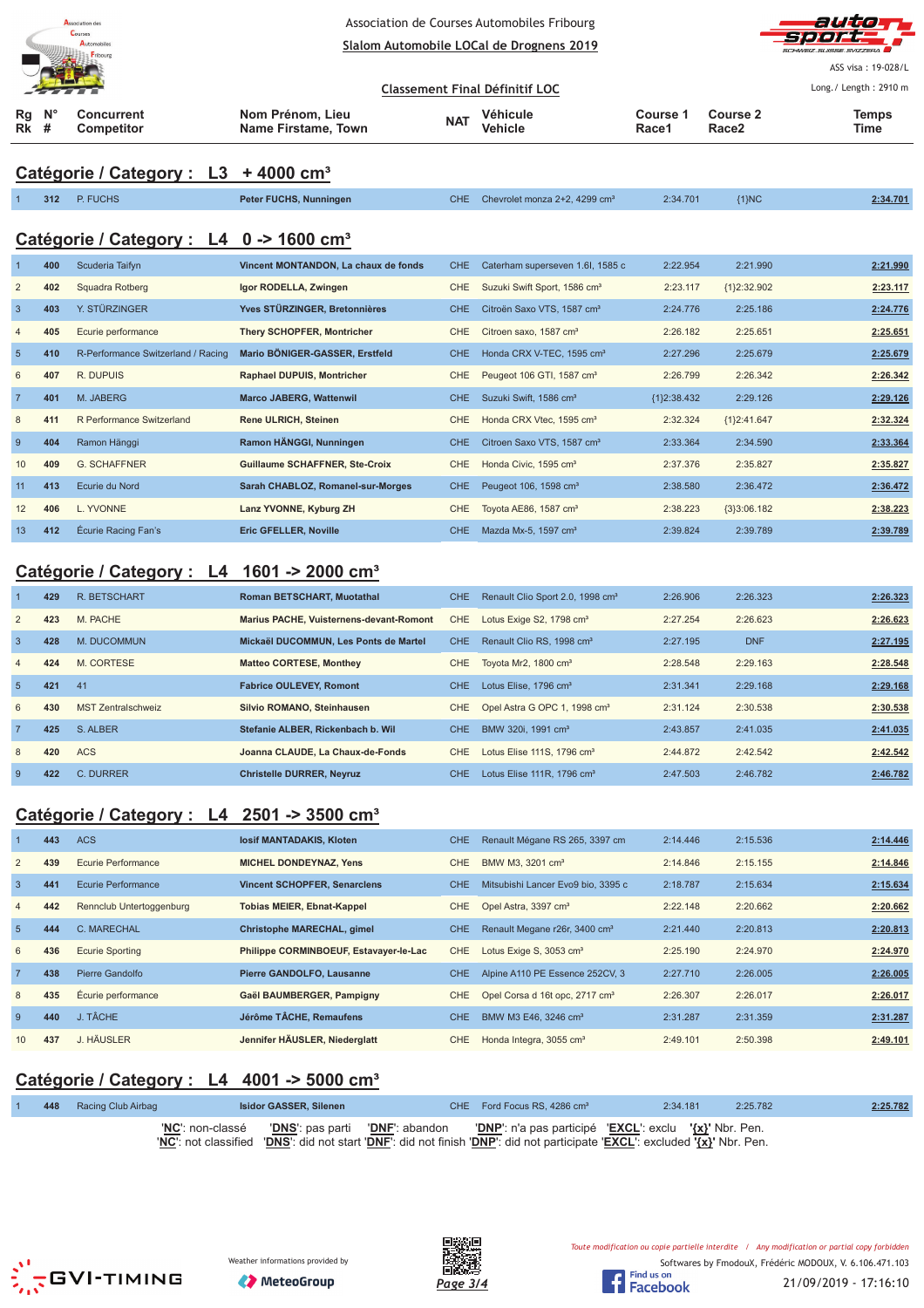| <b>Association des</b><br>Courses<br>Automobiles<br>Fribourg |  |                                 |                                         |                                       | Association de Courses Automobiles Fribourg<br>Slalom Automobile LOCal de Drognens 2019 |                   |                   | autor<br>SCHWEIZ SUISSE SVIZZEDA            |
|--------------------------------------------------------------|--|---------------------------------|-----------------------------------------|---------------------------------------|-----------------------------------------------------------------------------------------|-------------------|-------------------|---------------------------------------------|
|                                                              |  |                                 |                                         | <b>Classement Final Définitif LOC</b> |                                                                                         |                   |                   | ASS visa: 19-028/L<br>Long./ Length: 2910 m |
| $Rg$ $N^{\circ}$<br>$Rk$ #                                   |  | Concurrent<br><b>Competitor</b> | Nom Prénom, Lieu<br>Name Firstame, Town | <b>NAT</b>                            | Véhicule<br><b>Vehicle</b>                                                              | Course 1<br>Race1 | Course 2<br>Race2 | <b>Temps</b><br>Time                        |

# Catégorie / Category : L4 + 5000 cm<sup>3</sup>

| 456 | <b>G. PICCINATO</b>   | Giuliano PICCINATO, Bättwil                                                                                                                                                                      | CHE. | Lotus Exige $324, 5875$ cm <sup>3</sup>                | 2:14.489 | ${1}2:23.391$ | 2:14.489 |
|-----|-----------------------|--------------------------------------------------------------------------------------------------------------------------------------------------------------------------------------------------|------|--------------------------------------------------------|----------|---------------|----------|
| 455 | E. PANCHAUD           | Etienne PANCHAUD, Vauderens                                                                                                                                                                      | CHE  | Lotus Exige, 5875 cm <sup>3</sup>                      | 2:24.709 | 2:24.674      | 2:24.674 |
| 449 | <b>Fabrice Mouche</b> | <b>Fabrice MOUCHE, Bonfol</b>                                                                                                                                                                    |      | CHE BMW 1M Coupé, 5064 cm <sup>3</sup>                 | 2:26.946 | 2:26.517      | 2:26.517 |
|     |                       | <b>'DNS</b> ': pas parti<br>'DNF': abandon<br>'NC': non-classé<br>'DNS': did not start 'DNF': did not finish 'DNP': did not participate 'EXCL': excluded '{x}' Nbr. Pen.<br>'NC': not classified |      | 'DNP': n'a pas participé 'EXCL': exclu '{x}' Nbr. Pen. |          |               |          |

 **!!!!!!!!!!!!!!! "#\$%** 

 $Chrono : F. Modoux :$ </u>





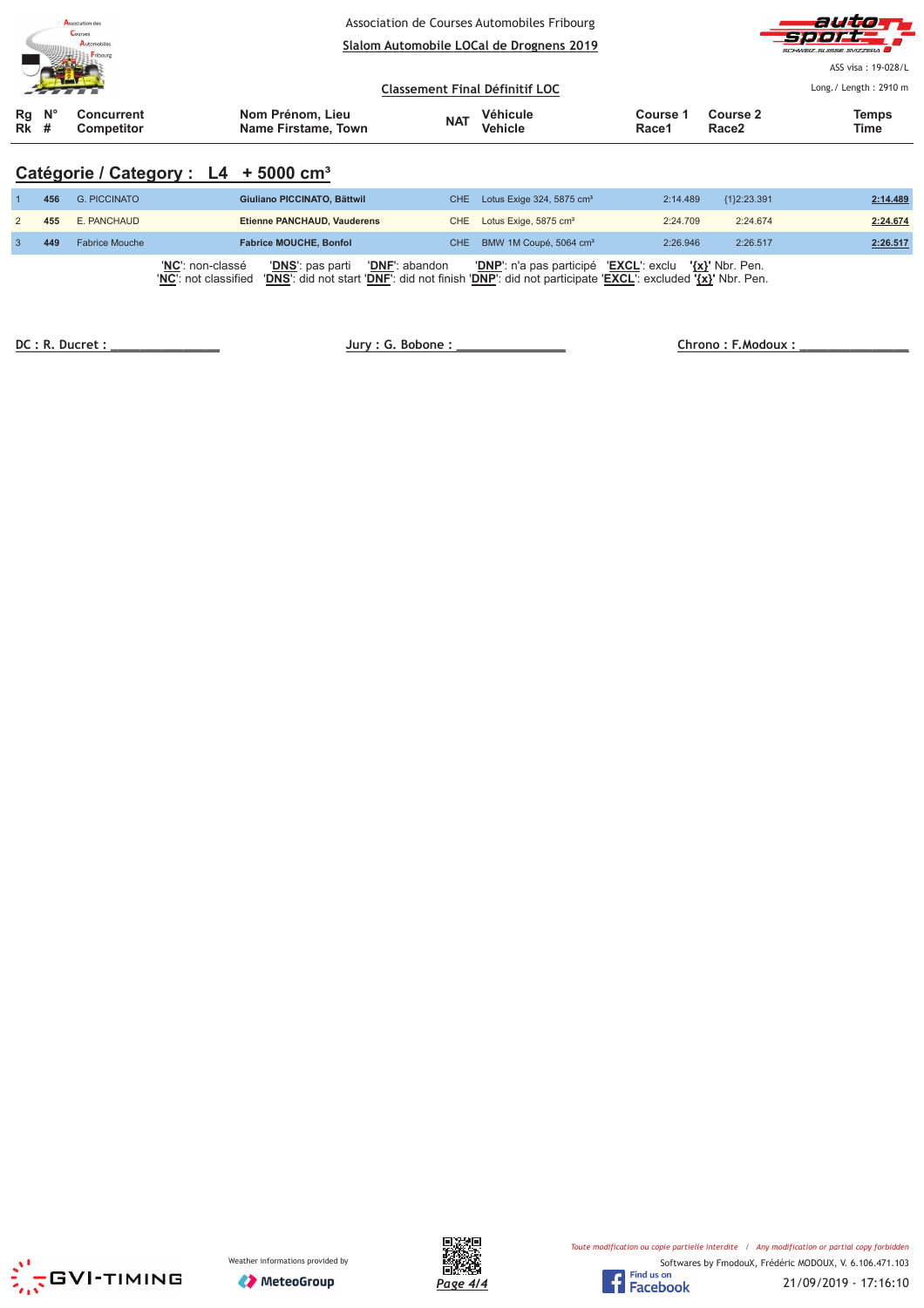



ASS visa : 19-028/L Long./ Length: 2910 m

<u>**Classement Final Définitif Suzuki**</u> **Rg Rk N° # Concurrent Competitor Nom Prénom, Lieu Name Firstame, Town Véhicule Vehicle Course 1 Race1 Course 2 Race2 Temps NAT Vehicle The Course Figure 2 The Vehicle The Race 2 Time** 

# **Catégorie / Category : Suzuki Swiss Racing Cup 2001 -> 2500 cm³**

| $\mathbf{1}$   | 531 | F. EGGENBERGER            | Fabian EGGENBERGER, Zürich                  | <b>CHE</b> | Suzuki Swift Sport, 2334 cm <sup>3</sup>        | 2:21.455      | 2:21.087        | 2:21.087 |
|----------------|-----|---------------------------|---------------------------------------------|------------|-------------------------------------------------|---------------|-----------------|----------|
| $\overline{2}$ | 518 | M. MUZZARELLI             | Marcel MUZZARELLI, Riedt b. Erlen           | CHE        | Suzuki Swift Sport, 2334 cm <sup>3</sup>        | 2:22.568      | 2:21.689        | 2:21.689 |
| $\mathbf{3}$   | 509 | S. SCHNEIDER              | Simeon SCHNEIDER, Wildberg                  | <b>CHE</b> | Suzuki Swift Sport, 2334 cm <sup>3</sup>        | 2:22.161      | 2:21.775        | 2:21.775 |
| $\overline{4}$ | 510 | Christian Zimmermann      | Christian ZIMMERMANN, Näfels                | CHE        | Suzuki Swift Sport, 2334 cm <sup>3</sup>        | 2:22.529      | 2:22.652        | 2:22.529 |
| $\sqrt{5}$     | 512 | <b>J. DEBRUNNER</b>       | Jean-Claude DEBRUNNER, Lachen               | <b>CHE</b> | Suzuki Swift Sport, 2334 cm <sup>3</sup>        | 2:25.404      | 2:23.189        | 2:23.189 |
| $\,6$          | 515 | M. DIETHELM               | Mario DIETHELM, Siebnen                     | CHE        | Suzuki Swift Sport, 2334 cm <sup>3</sup>        | 2:24.205      | 2:23.493        | 2:23.493 |
| $\overline{7}$ | 514 | Autorama AG               | Ralf HENGGELER, Unterägeri                  | <b>CHE</b> | Suzuki Swift Sport, 2334 cm <sup>3</sup>        | 2:23.534      | ${1}2:33.065$   | 2:23.534 |
| $\,$ 8 $\,$    | 522 | S. FEHR                   | Sandro FEHR, Rorschacherberg                | CHE        | Suzuki Swift Sport, 2334 cm <sup>3</sup>        | 2:24.269      | 2:23.651        | 2:23.651 |
| $\overline{9}$ | 519 | <b>ACS</b>                | Rolf TREMP, Ebnat-Kappel                    | <b>CHE</b> | Suzuki Swift Sport, 2334 cm <sup>3</sup>        | 2:25.108      | 2:23.921        | 2:23.921 |
| 10             | 508 | RCU <sub>33</sub>         | Roland GRAF, Brunnadern                     | CHE        | Suzuki Swift Sport, 2334 cm <sup>3</sup>        | 2:24.784      | 2:24.006        | 2:24.006 |
| 11             | 503 | H. MAHLER                 | Hannes MAHLER, Seengen                      | <b>CHE</b> | Suzuki Swift Sport, 2334 cm <sup>3</sup>        | 2:24.225      | 2:24.282        | 2:24.225 |
| 12             | 525 | <b>D. SCHNEIDER</b>       | Daniel SCHNEIDER, Siebnen                   | CHE        | Suzuki Swift Sport, 2334 cm <sup>3</sup>        | 2:24.436      | 2:24.235        | 2:24.235 |
| 13             | 517 | <b>RCU</b>                | Bruno BLEIKER, Bütschwil                    | <b>CHE</b> | Suzuki Swift Sport, 2334 cm <sup>3</sup>        | 2:25.196      | 2:24.602        | 2:24.602 |
| 14             | 526 | T. SCHMIDLIN              | Tobias SCHMIDLIN, Wahlen                    | <b>CHE</b> | Suzuki Swift Sport, 2334 cm <sup>3</sup>        | 2:24.952      | ${1}2:37.888$   | 2:24.952 |
| 15             | 533 | <b>ACS</b>                | Mathias SCHLÄPPI, Meiringen                 | <b>CHE</b> | Suzuki Swift Sport, 2334 cm <sup>3</sup>        | 2:25.656      | ${1}2:35.252$   | 2:25.656 |
| 16             | 513 | <b>RCU</b>                | Jürg JUCKER, Bauma                          | <b>CHE</b> | Suzuki Swift Sport, 2334 cm <sup>3</sup>        | 2:25.662      | 2:26.391        | 2:25.662 |
| 17             | 502 | H. LEIBER                 | Heiko LEIBER, Dachsen                       | <b>CHE</b> | Suzuki Swift Sport, 2334 cm <sup>3</sup>        | 2:26.188      | 2:26.033        | 2:26.033 |
| 18             | 535 | Alexandra Mühlethaler     | Alexandra MÜHLETHALER, Seengen              | CHE        | Suzuki Swift Sport, 2334 cm <sup>3</sup>        | 2:27.491      | 2:26.039        | 2:26.039 |
| 19             | 536 | K. ANDERMATT              | <b>Kurt ANDERMATT, Sins</b>                 | <b>CHE</b> | Suzuki Swift Sport, 2334 cm <sup>3</sup>        | 2:26.537      | 2:26.330        | 2:26.330 |
| 20             | 523 | C. DE FRANCESCO           | Claudio DE FRANCESCO, Pfäffikon ZH          | CHE        | Suzuki Swift Sport, 2334 cm <sup>3</sup>        | 2:28.214      | 2:26.396        | 2:26.396 |
| 21             | 530 | <b>Ecurie Basilisk</b>    | Gilbert DENZER, Gelterkinden                | <b>CHE</b> | Suzuki Swift Sport, 2334 cm <sup>3</sup>        | 2:26.494      | ${1}2:34.350$   | 2:26.494 |
| 22             | 505 | Coast-Racing              | Cyril TRUDEL, Uetikon am See                | CHE        | Suzuki Swift Sport, 2334 cm <sup>3</sup>        | 2:26.819      | 2:26.625        | 2:26.625 |
| 23             | 504 | C. KUNZ                   | Claudio KUNZ, Zweisimmen                    | <b>CHE</b> | Suzuki Swift Sport, 2334 cm <sup>3</sup>        | 2:27.090      | 2:26.938        | 2:26.938 |
| 24             | 511 | <b>Equipe Bernoise</b>    | Jösi AMMANN, Küssnacht am Rigi              | CHE        | Suzuki Swift Sport, 2334 cm <sup>3</sup>        | ${1}2:36.200$ | 2:27.064        | 2:27.064 |
| 25             | 506 | M. SPÖRRI                 | Michael SPÖRRI, Würenlos                    | <b>CHE</b> | Suzuki Swift Sport, 2334 cm <sup>3</sup>        | 2:27.412      | 2:27.880        | 2:27.412 |
| 26             | 532 | <b>B. BAERISWYL</b>       | Barbara BAERISWYL, Seengen                  | <b>CHE</b> | Suzuki Swift Sport, 2334 cm <sup>3</sup>        | 2:27.595      | ${1}2:38.706$   | 2:27.595 |
| 27             | 501 | Scuderia Taifyn           | Julien GROSJEAN, Dombresson                 | <b>CHE</b> | Suzuki Swift Sport, 2334 cm <sup>3</sup>        | ${1}2:39.237$ | 2:27.749        | 2:27.749 |
| 28             | 507 | <b>M. ANDRES</b>          | Markus ANDRES, Aeugst a.A.                  | <b>CHE</b> | Suzuki Swift Sport, 2334 cm <sup>3</sup>        | 2:28.368      | 2:28.395        | 2:28.368 |
| 29             | 527 | P. ARMENANTE              | <b>Pasquale ARMENANTE, Mollis</b>           | <b>CHE</b> | Suzuki Swift Sport, 2334 cm <sup>3</sup>        | 2:29.437      | ${1}2:39.556$   | 2:29.437 |
| 30             | 516 | S. BINZEGGER              | Silvio BINZEGGER, Steinhausen               | CHE        | Suzuki Swift Sport, 2334 cm <sup>3</sup>        | 2:34.236      | 2:30.394        | 2:30.394 |
| 31             | 534 | Coastracing               | <b>Bruno BRAENDLI, Stäfa</b>                | <b>CHE</b> | Suzuki Swift Sport, 2334 cm <sup>3</sup>        | {1}2:40.241   | 2:30.557        | 2:30.557 |
| 32             | 521 | Moritz Vogel              | Moritz VOGEL, Bürglen                       | CHE        | Suzuki Swift Sport, 2334 cm <sup>3</sup>        | 2:33.298      | 2:32.936        | 2:32.936 |
| 33             | 529 | T. GERBER                 | <b>Thomas GERBER, Seftigen</b>              | <b>CHE</b> | Suzuki Swift Sport, 2334 cm <sup>3</sup>        | ${1}2:34.333$ | ${1}2:33.933$   | 2:33.933 |
| 34             | 500 | <b>Ecurie Basilisk</b>    | Bettina BUESS, Gelterkinden                 | CHE        | Suzuki Swift Sport, 2334 cm <sup>3</sup>        | 2:35.830      | 2:35.146        | 2:35.146 |
| 35             | 520 | Racing Club Airbag        | Stefan BOEHLER, Schleinikon                 | <b>CHE</b> | Suzuki Swift Sport, 2334 cm <sup>3</sup>        | ${1}2:35.341$ | ${1}2:35.371$   | 2:35.341 |
| 36             | 524 | F. MAISSEN                | Franziska MAISSEN, Wittenbach               | <b>CHE</b> | Suzuki Swift Sport, 2334 cm <sup>3</sup>        | 2:36.424      | ${1}2:45.322$   | 2:36.424 |
|                |     | ' <u>NC</u> ': non-classé | 'DNF': abandon<br>' <u>DNS</u> ': pas parti |            | ' <u>DNP</u> ': n'a pas participé 'EXCL': exclu |               | '{x}' Nbr. Pen. |          |

'**NC**': not classified '**DNS**': did not start '**DNF**': did not finish '**DNP**': did not participate '**EXCL**': excluded **'{x}'** Nbr. Pen.

 **!" ############### \$%&!'** 

 $Chrono: F. Modoux:$ 





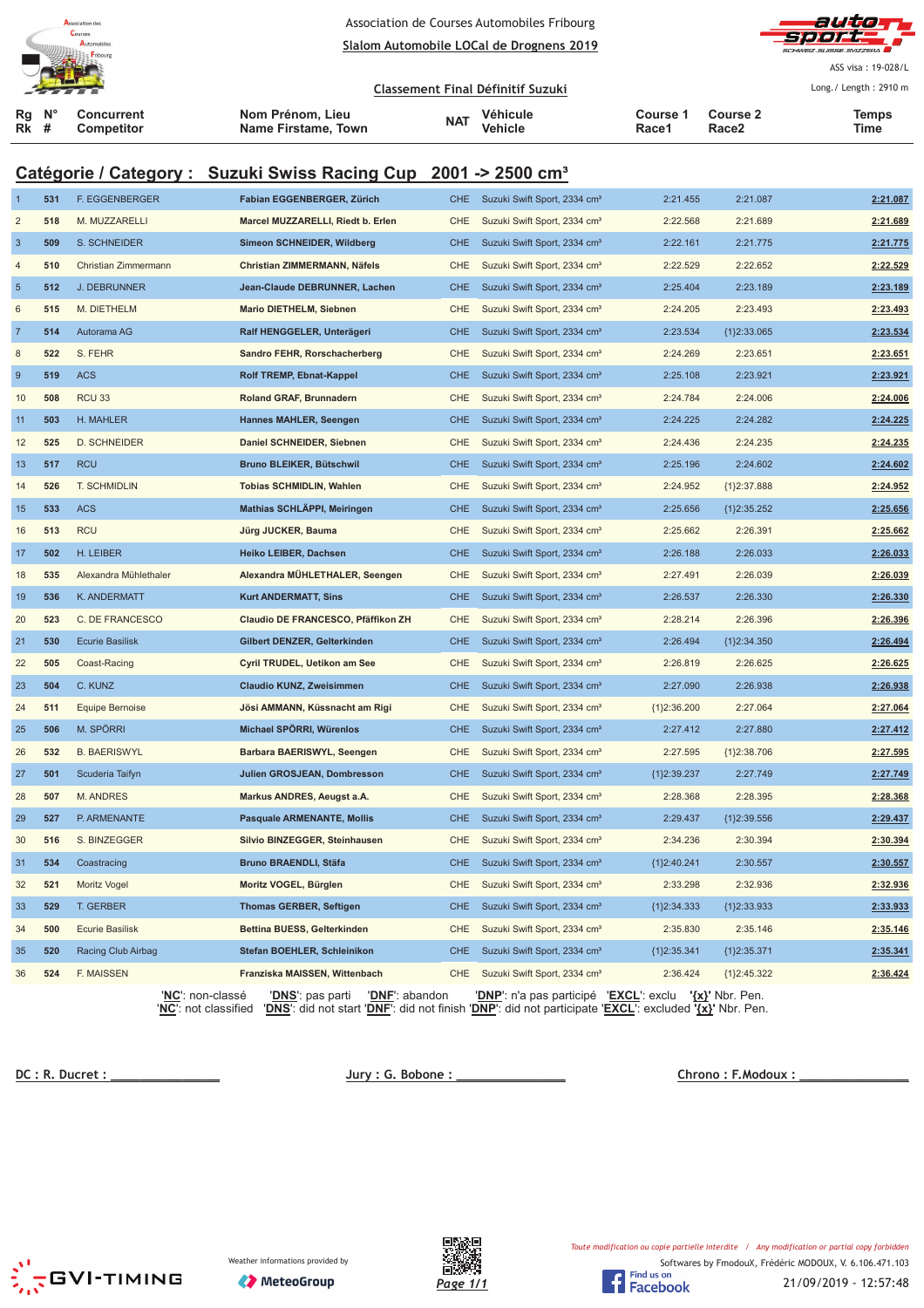



ASS visa : 19-028/L

**Scratch LOC** Long./ Length: 2910 m **Rg Rk N° # Concurrent Competitor Nom Prénom, Lieu** Grp **1 Concertent Communisment Communisment Communisment MAT**<br> **Time Race Properties Time Name Firstname, Town NAT** Vehicle **Race Race Properties Time Véhicule Vehicle Course 1 Race1 Course 2 Race2 Temps** L4 **443** ACS **MANTADAKIS Iosif, Kloten** CHE Renault Mégane RS 265, 3397 c 2:14.446 2:15.536 **2:14.446** L4 **456** G. PICCINATO **PICCINATO Giuliano, Bättwil** CHE Lotus Exige 324, 5875 cm³ 2:14.489 {1}2:23.391 **2:14.489** L4 **439** Ecurie Performance **DONDEYNAZ MICHEL, Yens** CHE BMW M3, 3201 cm³ 2:14.846 2:15.155 **2:14.846** L2 **225** ASC Ticino **LÜDI Daniele, Losone** CHE Subaru Impreza, 3390 cm³ 2:15.101 2:15.755 **2:15.101** L4 **441** Ecurie Performance **SCHOPFER Vincent, Senarclens** CHE Mitsubishi Lancer Evo9 bio, 3395 2:18.787 2:15.634 **2:15.634** L3 **308** Écurie Perfornance **ROULET Julien, Ballens** CHE VW Golf 1 16V, 1781 cm³ 2:18.058 2:16.441 **2:16.441** L2 **237** GRUYERE RACING TEAM **BERNARD Cédric, Bex** CHE Subaru Wrx STI, 4177 cm³ 2:19.322 2:17.204 **2:17.204** 8 L2 218 Ecurie Basilisk **STOFER Raymond, Herznach** CHE Mini Cooper RSR, 2717 cm<sup>3</sup> 2:17.299 2:17.299 2:17.299 L2 **207** ACS **PALTENGHI Massimo, Cugnasco** CHE Toyota GT86, 1995 cm³ 2:19.113 2:19.561 **2:19.113** L1 **138** Y. BENEY **BENEY Yann, Bussigny** CHE Ford Focus RS, 3844 cm³ 2:20.789 2:20.184 **2:20.184** L4 **442** Rennclub Untertoggenburg **MEIER Tobias, Ebnat-Kappel** CHE Opel Astra, 3397 cm³ 2:22.148 2:20.662 **2:20.662** L4 **444** C. MARECHAL **MARECHAL christophe, gimel** CHE Renault Megane r26r, 3400 cm³ 2:21.440 2:20.813 **2:20.813** L1 **142** M. EGGENBERGER **EGGENBERGER Manfred, Zürich** CHE BMW 1er M Coupé, 5064 cm³ {2}2:41.653 2:21.644 **2:21.644** L4 **400** Scuderia Taifyn **MONTANDON Vincent, La chaux de fond** CHE Caterham superseven 1.6I, 1585 2:22.954 2:21.990 **2:21.990** L3 **304** M. LÖRTSCHER **LÖRTSCHER Marc, Oberwil** CHE VW Golf 16V, 1780 cm³ 2:22.139 DNF **2:22.139** L2 **229** Racing Fan **BENDER Danny, Fully** CHE Mitsubishi Lancer Évolution X, 33 2:22.666 2:22.159 **2:22.159** L2 **226** S. INDERMUHLE **INDERMUHLE Stephane, Villars bramard** CHE Mitsubishi lancer, 3395 cm³ 2:22.595 2:22.425 **2:22.425** L1 **109** I. BRANTSCHEN **BRANTSCHEN Iwan, Randa** CHE Honda Integra Type R, 1797 cm³ 2:23.286 2:22.698 **2:22.698** L3 **309** Autersa Racing Team **FAULER Meta, Stadel** CHE VW Golf1, 1800 cm³ 2:22.779 2:23.734 **2:22.779** L1 **128** A. NEUHAUS **NEUHAUS Anton, Tafers** CHE Renault Clio RS Trophy, 2720 cm³ 2:24.021 2:22.804 **2:22.804** 21 L4 **402** Squadra Rotberg **RODELLA Igor, Zwingen** CHE Suzuki Swift Sport, 1586 cm<sup>3</sup> 2:23.117 {1}2:32.902 **2:23.117**  L4 **455** E. PANCHAUD **PANCHAUD Etienne, Vauderens** CHE Lotus Exige, 5875 cm³ 2:24.709 2:24.674 **2:24.674** L4 **403** Y. STÜRZINGER **STÜRZINGER Yves, Bretonnières** CHE Citroën Saxo VTS, 1587 cm³ 2:24.776 2:25.186 **2:24.776** L1 **139** Equipe Bernoise **KARGL Benedikt, Triengen** CHE Ford-CNG-Technik Focus RS, 384 2:25.730 2:24.940 **2:24.940** L4 **436** Ecurie Sporting **CORMINBOEUF Philippe, Estavayer-le-L** CHE Lotus Exige S, 3053 cm³ 2:25.190 2:24.970 **2:24.970** 26 L1 **129** Stéphane Maréchal **MARÉCHAL Stéphane, St-George** CHE Renault Clio IV RS, 2751 cm<sup>3</sup> {1}2:35.484 2:24.976 **2:24.976**  L2 **206** V. METTRAUX **METTRAUX Vincent, Hauteville** CHE Honda Civic, 1595 cm³ 2:25.202 2:25.861 **2:25.202** L2 **204** T. RÜEDI **RÜEDI Tobias, Alchenstorf** CHE Honda Integra Type R, 1797 cm³ 2:25.386 2:25.785 **2:25.386** 29 L1 **107** Bödeli Racing Club **SCHRANZ Michael, Wilderswil** CHE Honda Integra Type-R, 1797 cm<sup>3</sup> 2:25.499 2:25.408 2:25.408 L3 **305** M. OSIO **OSIO Moreno, Locarno** CHE VW Golf GTI, 1781 cm³ 2:25.622 2:26.753 **2:25.622** 31 L4 **405** Ecurie performance **SCHOPFER Thery, Montricher** CHE Citroen saxo, 1587 cm<sup>a</sup> 2:26.182 2:25.651 2:25.651 32 L4 410 R-Performance Switzerland / Racin BÖNIGER-GASSER Mario, Erstfeld CHE Honda CRX V-TEC, 1595 cm<sup>3</sup> 2:27.296 2:25.679 2:25.679 L4 **448** Racing Club Airbag **GASSER Isidor, Silenen** CHE Ford Focus RS, 4286 cm³ 2:34.181 2:25.782 **2:25.782** L4 **438** Pierre Gandolfo **GANDOLFO Pierre, Lausanne** CHE Alpine A110 PE Essence 252CV, 2:27.710 2:26.005 **2:26.005** 35 L4 435 Écurie performance **BAUMBERGER Gaël, Pampigny** CHE Opel Corsa d 16t opc, 2717 cm<sup>3</sup> 2:26.307 2:26.017 2:26.017 L1 **114** Samuel Weibel **WEIBEL Samuel, Rumisberg** CHE Honda Civic Type R FN2, 1998 c 2:26.121 {1}2:36.484 **2:26.121** L2 **228** Ecurie Performance **ALLEMANN Stéphane, Dizy** CHE Mitsubishi Lancer Evolution IX RR {1}2:26.142 DNF **2:26.142** L4 **429** R. BETSCHART **BETSCHART Roman, Muotathal** CHE Renault Clio Sport 2.0, 1998 cm³ 2:26.906 2:26.323 **2:26.323** L4 **407** R. DUPUIS **DUPUIS Raphael, Montricher** CHE Peugeot 106 GTI, 1587 cm³ 2:26.799 2:26.342 **2:26.342** L3 **306** M. OSIO **OSIO Marco, Gerra Piano** CHE VW Golf GTI, 1781 cm³ 2:29.328 2:26.377 **2:26.377** L4 **449** Fabrice Mouche **MOUCHE Fabrice, Bonfol** CHE BMW 1M Coupé, 5064 cm³ 2:26.946 2:26.517 **2:26.517** L4 **423** M. PACHE **PACHE Marius, Vuisternens-devant-Rom** CHE Lotus Exige S2, 1798 cm³ 2:27.254 2:26.623 **2:26.623** L2 **200** Ecurie-Biennoise **JEREMIAS Jannis, Gerolfingen** CHE Suzuki Swift, 1586 cm³ 2:26.642 2:28.001 **2:26.642** L1 **132** S. MEUWLY **MEUWLY Steve, Grenilles** CHE Honda Civic 2.0i type r, 3393 cm³ 2:28.291 2:27.016 **2:27.016** L4 **428** M. DUCOMMUN **DUCOMMUN Mickaël, Les Ponts de Mart** CHE Renault Clio RS, 1998 cm³ 2:27.195 DNF **2:27.195** L2 **236** Gruyère Racing Team **GENET Sébastien, Vétroz** CHE Subaru WRX STI, 4177 cm³ 2:27.604 {1}2:35.718 **2:27.604** 47 L1 **126** J. JABERG **JABERG Junior, Les Bois** CHE Peugeot 208 gti, 2717 cm<sup>3</sup> 2:27.815 {1}2:36.755 2:27.815

'**NC**': non-classé '**DNS**': pas parti '**DNF**': abandon '**DNP**': n'a pas participé '**EXCL**': exclu **'{x}'** Nbr. Pen.

'**NC**': not classified '**DNS**': did not start '**DNF**': did not finish '**DNP**': did not participate '**EXCL**': excluded **'{x}'** Nbr. Pen.

 $\sum_{n=0}^{N}$ GVI-TIMING





Toute modification ou copie partielle interdite / Any modification or partial copy forbidden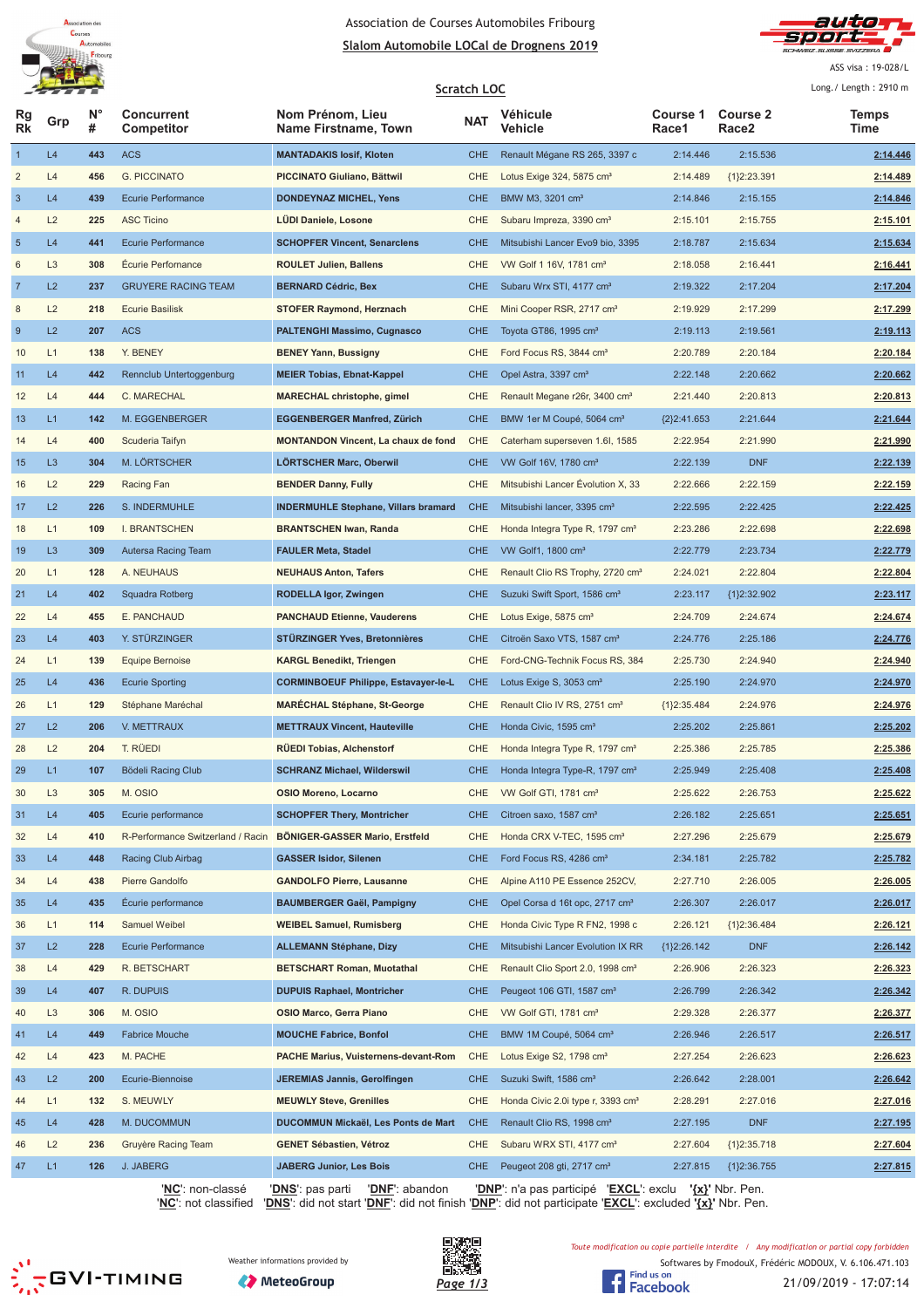



ASS visa : 19-028/L  $1 - 2040$ 

|          |                |                |                                 | Scratch LOC                              |            |                                            |                          |                          |                      |  |
|----------|----------------|----------------|---------------------------------|------------------------------------------|------------|--------------------------------------------|--------------------------|--------------------------|----------------------|--|
| ĸg<br>Rk | Grp            | <b>N°</b><br># | <b>Concurrent</b><br>Competitor | Nom Prénom, Lieu<br>Name Firstname, Town | <b>NAT</b> | Véhicule<br>Vehicle                        | <b>Course 1</b><br>Race1 | <b>Course 2</b><br>Race2 | <b>Temps</b><br>Time |  |
| 48       | L1             | 119            | <b>U. FANKHAUSER</b>            | <b>FANKHAUSER Urs, Steffisburg</b>       | <b>CHE</b> | Honda Civic Type R, 1998 cm <sup>3</sup>   | {1}2:37.044              | 2:27.927                 | 2:27.927             |  |
| 49       | L1             | 131            | <b>F. MENEGHEL</b>              | <b>MENEGHEL Fabrice, Genève</b>          | CHE        | Volkswagen Golf, 3373 cm <sup>3</sup>      | 2:28.047                 | ${1}2:37.900$            | 2:28.047             |  |
| 50       | L2             | 217            | Ecurie 13 Etoiles               | <b>FOLLONIER Gregory, Martigny</b>       | <b>CHE</b> | BMW 323 ti, 2500 cm <sup>3</sup>           | 2:28.418                 | 2:28.096                 | 2:28.096             |  |
| 51       | L4             | 424            | M. CORTESE                      | <b>CORTESE Matteo, Monthey</b>           | <b>CHE</b> | Toyota Mr2, 1800 cm <sup>3</sup>           | 2:28.548                 | 2:29.163                 | 2:28.548             |  |
| 52       | L2             | 215            | Écurie 13 étoiles               | <b>RYTER Lionel, Martigny</b>            | <b>CHE</b> | BMW 323ti, 2494 cm <sup>3</sup>            | 2:29.014                 | ${1}2:37.611$            | 2:29.014             |  |
| 53       | L4             | 401            | M. JABERG                       | <b>JABERG Marco, Wattenwil</b>           | <b>CHE</b> | Suzuki Swift, 1586 cm <sup>3</sup>         | {1}2:38.432              | 2:29.126                 | 2:29.126             |  |
| 54       | L2             | 212            | M. FALABRETTI                   | FALABRETTI Mario, Wangen an der Aar      | <b>CHE</b> | Renault Clio Sport 2.0 16V Ragno           | 2:29.922                 | 2:29.136                 | 2:29.136             |  |
| 55       | L4             | 421            | 41                              | <b>OULEVEY fabrice, Romont</b>           | CHE        | Lotus Elise, 1796 cm <sup>3</sup>          | 2:31.341                 | 2:29.168                 | 2:29.168             |  |
| 56       | L1             | 115            | P. NEUHAUS                      | <b>NEUHAUS Paul, Plasselb</b>            | <b>CHE</b> | Renault Clio RS, 1998 cm <sup>3</sup>      | 2:31.039                 | 2:29.327                 | 2:29.327             |  |
| 57       | L1             | 136            | Ecurie 13 etoiles               | <b>VOGEL Edgar, Vouvry</b>               | <b>CHE</b> | Porsche carrera s, 3800 cm <sup>3</sup>    | 2:29.629                 | ${1}2:40.081$            | 2:29.629             |  |
| 58       | L2             | 209            | <b>G. HURZELER</b>              | <b>HURZELER Giorgio, Porto Ronco</b>     | <b>CHE</b> | Subaru BRZ 2.0R, 1998 cm <sup>3</sup>      | 2:31.746                 | 2:30.363                 | 2:30.363             |  |
| 59       | L <sub>3</sub> | 307            | J. HOUMARD                      | <b>HOUMARD Jérémie, Champoz</b>          | CHE        | Vw golf, $1781 \text{ cm}^3$               | <b>NC</b>                | ${1}2:30.513$            | 2:30.513             |  |
| 60       | L4             | 430            | <b>MST Zentralschweiz</b>       | <b>ROMANO Silvio, Steinhausen</b>        | <b>CHE</b> | Opel Astra G OPC 1, 1998 cm <sup>3</sup>   | 2:31.124                 | 2:30.538                 | 2:30.538             |  |
| 61       | L2             | 219            | Rennclub Untertogggenburg       | <b>BRUNNER Peter, Flawil</b>             | CHE        | MINI Cooper S, 2717 cm <sup>3</sup>        | 2:33.497                 | 2:30.956                 | 2:30.956             |  |
| 62       | L4             | 440            | J. TÂCHE                        | <b>TÄCHE Jérôme, Remaufens</b>           | <b>CHE</b> | BMW M3 E46, 3246 cm <sup>3</sup>           | 2:31.287                 | 2:31.359                 | 2:31.287             |  |
| 63       | L2             | 216            | M. CASTRO                       | <b>CASTRO Manuel, Dompierre</b>          | <b>CHE</b> | Mitsubishi Colt CZT, 2496 cm <sup>3</sup>  | 2:35.205                 | 2:31.966                 | 2:31.966             |  |
| 64       | L1             | 130            | Ecurie du Nord                  | <b>RANDIN Michel, Mervelier</b>          | <b>CHE</b> | Renault Megane RS, 3057 cm <sup>3</sup>    | 2:31.990                 | 2:32.289                 | 2:31.990             |  |
| 65       | L4             | 411            | R Performance Switzerland       | <b>ULRICH Rene, Steinen</b>              | <b>CHE</b> | Honda CRX Vtec, 1595 cm <sup>3</sup>       | 2:32.324                 | ${1}2:41.647$            | 2:32.324             |  |
| 66       | L2             | 234            | Ecurie 13 étoiles               | JACQUEMET Sébastien, Conthey             | <b>CHE</b> | Porsche 911, 3598 cm <sup>3</sup>          | {1}2:32.958              | ${1}2:35.992$            | 2:32.958             |  |
| 67       | L4             | 404            | Ramon Hänggi                    | <b>HANGGI Ramon, Nunningen</b>           | <b>CHE</b> | Citroen Saxo VTS, 1587 cm <sup>3</sup>     | 2:33.364                 | 2:34.590                 | 2:33.364             |  |
| 68       | L2             | 140            | <b>Ecurie Biennoise</b>         | <b>HANGARTNER Yves, Gerolfingen</b>      | <b>CHE</b> | Ford Focus, 4250 cm <sup>3</sup>           | {1}2:33.380              | <b>DNS</b>               | 2:33.380             |  |
| 69       | L1             | 125            | F. TRESCHER                     | <b>TRESCHER Felix, Schaffhausen</b>      | <b>CHE</b> | Peugeot 308 GTi, 2717 cm <sup>3</sup>      | 2:35.580                 | 2:33.895                 | 2:33.895             |  |
| 70       | L2             | 211            | F. RICHARD                      | <b>RICHARD Florian, Echandens</b>        | <b>CHE</b> | Renault Clio, 1998 cm <sup>3</sup>         | ${1}2:41.171$            | 2:34.312                 | 2:34.312             |  |
| 71       | L2             | 239            | N. TERRAPON                     | <b>TERRAPON Nicolas, Pont (Veveyse)</b>  | CHE        | BMW 135i, 5064 cm <sup>3</sup>             | ${1}2:41.377$            | 2:34.496                 | 2:34.496             |  |
| 72       | L1             | 120            | S. ANGIOLILLO                   | <b>ANGIOLILLO Sandro, Le Brassus</b>     | <b>CHE</b> | Renault Clio 3 RS, 1998 cm <sup>3</sup>    | 2:34.625                 | 2:36.136                 | 2:34.625             |  |
| 73       | L <sub>3</sub> | 312            | P. FUCHS                        | <b>FUCHS Peter, Nunningen</b>            | <b>CHE</b> | Chevrolet monza 2+2, 4299 cm <sup>3</sup>  | 2:34.701                 | ${1}NC$                  | 2:34.701             |  |
| 74       | L1             | 102            | L. FERREIRA                     | <b>FERREIRA Leandro, Belfaux</b>         | <b>CHE</b> | Suzuki Swift Sport, 1586 cm <sup>3</sup>   | 2:35.836                 | 2:35.028                 | 2:35.028             |  |
| 75       | L1             | 117            | <b>F. NEUHAUS</b>               | <b>NEUHAUS Fabian, Tafers</b>            | CHE        | Renault Clio 2.0 16V, 1998 cm <sup>3</sup> | 2:35.604                 | 2:35.341                 | 2:35.341             |  |
| 76       | L4             | 409            | <b>G. SCHAFFNER</b>             | <b>SCHAFFNER Guillaume, Ste-Croix</b>    | CHE        | Honda Civic, 1595 cm <sup>3</sup>          | 2:37.376                 | 2:35.827                 | 2:35.827             |  |
| 77       | L1             | 108            | <b>ACS</b>                      | <b>BALLMER Hugo, Lausen</b>              | CHE        | Honda Integra Type R, 1797 cm <sup>3</sup> | 2:38.811                 | 2:36.388                 | 2:36.388             |  |
| 78       | L4             | 413            | Ecurie du Nord                  | <b>CHABLOZ Sarah, Romanel-sur-Morges</b> | <b>CHE</b> | Peugeot 106, 1598 cm <sup>3</sup>          | 2:38.580                 | 2:36.472                 | 2:36.472             |  |
| 79       | L2             | 235            | Ecurie Performance              | <b>BALMELLI Aurelia, Bremblens</b>       | CHE        | Subaru WRX STI 2.5 L, 4177 cm <sup>3</sup> | 2:37.684                 | ${1}2:48.716$            | 2:37.684             |  |
| 80       | L4             | 406            | L. YVONNE                       | <b>YVONNE Lanz, Kyburg ZH</b>            | <b>CHE</b> | Toyota AE86, 1587 cm <sup>3</sup>          | 2:38.223                 | {3}3:06.182              | 2:38.223             |  |
| 81       | L1             | 118            | R. CHERBUIN                     | <b>CHERBUIN Rachelle, Sâles</b>          | CHE        | Renault Clio sport, 1998 cm <sup>3</sup>   | 2:38.880                 | 2:38.620                 | 2:38.620             |  |
| 82       | L1             | 113            | P. WEBER                        | <b>WEBER Peter, Bözberg</b>              | <b>CHE</b> | Renault Clio, 1998 cm <sup>3</sup>         | 2:39.383                 | 2:38.636                 | 2:38.636             |  |
| 83       | L2             | 220            | Marc André Fahrni               | <b>FAHRNI Marc André, Rances</b>         | <b>CHE</b> | MINI Cooper S, 2717 cm <sup>3</sup>        | 2:39.437                 | 2:41.707                 | 2:39.437             |  |
| 84       | L1             | 112            | Pierre Pichonnat                | PICHONNAT Pierre, Vufflens-le-chateau    | <b>CHE</b> | Renault clio sport, 1998 cm <sup>3</sup>   | 2:40.000                 | 2:39.693                 | 2:39.693             |  |
| 85       | L4             | 412            | <b>Écurie Racing Fan's</b>      | <b>GFELLER Eric, Noville</b>             | CHE        | Mazda Mx-5, 1597 cm <sup>3</sup>           | 2:39.824                 | 2:39.789                 | 2:39.789             |  |
| 86       | L2             | 205            | <b>GB Racing</b>                | <b>BOZADZHIEV Georg, Neuhausen am Rh</b> | <b>CHE</b> | BMW 318ti Compact, 1800 cm <sup>3</sup>    | 2:40.766                 | 2:40.688                 | 2:40.688             |  |
| 87       | L4             | 425            | S. ALBER                        | ALBER Stefanie, Rickenbach b. Wil        | CHE        | BMW 320i, 1991 cm <sup>3</sup>             | 2:43.857                 | 2:41.035                 | 2:41.035             |  |
| 88       | L1             | 110            | J. FROIDEVAUX                   | <b>FROIDEVAUX Jimmy, Charmoille</b>      | <b>CHE</b> | BMW 118i, 1995 cm <sup>3</sup>             | 2:41.772                 | {1}2:49.277              | 2:41.772             |  |
| 89       | L1             | 116            | F. MARÉCHAL                     | <b>MARECHAL Florian, Gimel</b>           | CHE        | Renault Clio 3 RS, 1998 cm <sup>3</sup>    | 2:42.403                 | 2:42.772                 | 2:42.403             |  |
| 90       | L4             | 420            | <b>ACS</b>                      | <b>CLAUDE Joanna, La Chaux-de-Fonds</b>  | <b>CHE</b> | Lotus Elise 111S, 1796 cm <sup>3</sup>     | 2:44.872                 | 2:42.542                 | 2:42.542             |  |
| 91       | L2             | 208            | S. LOUP                         | <b>LOUP Samantha, Gimel</b>              | CHE        | Peugeot 206 RC, 1997 cm <sup>3</sup>       | 2:42.570                 | 2:45.374                 | 2:42.570             |  |
|          | L1             |                |                                 |                                          |            |                                            |                          |                          |                      |  |
| 92       |                | 103            | Geonoir                         | <b>NOIRJEAN Georges, Payerne</b>         | <b>CHE</b> | Nissan Micra, 1598 cm <sup>3</sup>         | 2:44.804                 | 2:42.595                 | 2:42.595             |  |
| 93<br>94 | L1<br>L2       | 111<br>201     | C. AEBI                         | AEBI claude, Vufflens-le-Château         | CHE        | Peugeot 206 RC, 1997 cm <sup>3</sup>       | ${1}2:52.189$            | 2:44.597                 | 2:44.597             |  |
|          |                |                | Stephan Allemann                | <b>ALLEMANN Stephan, Müllheim</b>        | <b>CHE</b> | Suzuki Swift Sport, 1586 cm <sup>3</sup>   | 2:45.742                 | 2:45.160                 | 2:45.160             |  |

'**NC**': non-classé '**DNS**': pas parti '**DNF**': abandon '**DNP**': n'a pas participé '**EXCL**': exclu **'{x}'** Nbr. Pen.

'**NC**': not classified '**DNS**': did not start '**DNF**': did not finish '**DNP**': did not participate '**EXCL**': excluded **'{x}'** Nbr. Pen.

 $\frac{1}{2}$ GVI-TIMING





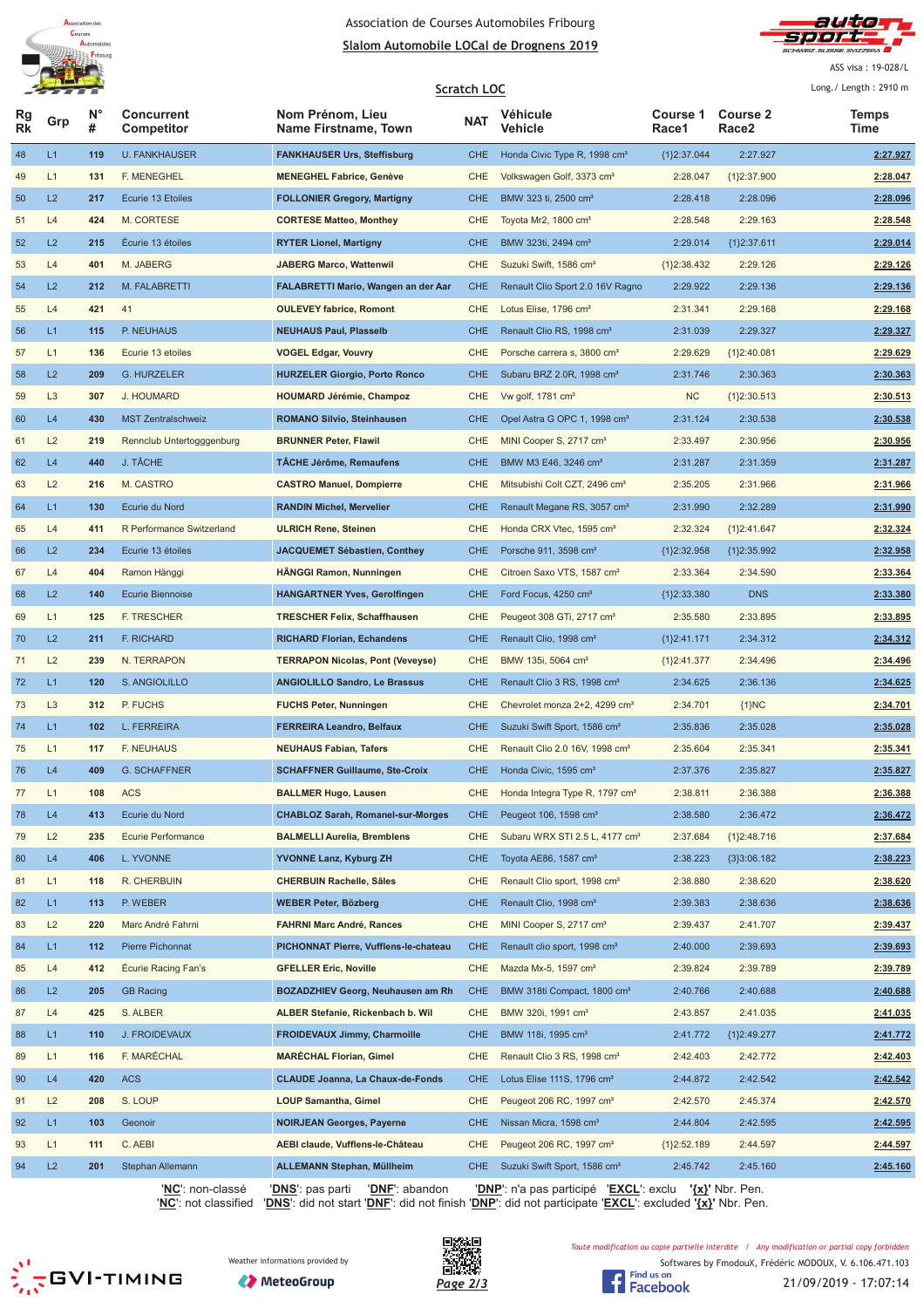



ASS visa : 19-028/L

|                 | $\blacksquare$ |                  |                                 |                                              | <b>Scratch LOC</b> |                                           |                   |                     | Long./ Length: 2910 m |
|-----------------|----------------|------------------|---------------------------------|----------------------------------------------|--------------------|-------------------------------------------|-------------------|---------------------|-----------------------|
| Rg<br><b>Rk</b> | Grp            | $N^{\circ}$<br># | <b>Concurrent</b><br>Competitor | Nom Prénom, Lieu<br>Name Firstname, Town     | <b>NAT</b>         | Véhicule<br>Vehicle                       | Course 1<br>Race1 | Course 2<br>Race2   | <b>Temps</b><br>Time  |
| 95              | L1             | 137              | Scuderia Taifyn                 | <b>ETIENNE Michel, Les Geneveys sur Coff</b> | CHE.               | Ford Focus RS, 3843 cm <sup>3</sup>       | 2:45.569          | {1}2:56.844         | 2:45.569              |
| 96              | L4             | 422              | C. DURRER                       | <b>DURRER Christelle, Neyruz</b>             | CHE                | Lotus Elise 111R, 1796 cm <sup>3</sup>    | 2:47.503          | 2:46.782            | 2:46.782              |
| 97              | L2             | 210              | D. RICHARD                      | <b>RICHARD Denis, Echandens</b>              | <b>CHE</b>         | Renault Clio, 1998 cm <sup>3</sup>        | 2:51.293          | 2:48.903            | 2:48.903              |
| 98              | L4             | 437              | J. HÄUSLER                      | <b>HÄUSLER Jennifer, Niederglatt</b>         | <b>CHE</b>         | Honda Integra, 3055 cm <sup>3</sup>       | 2:49.101          | 2:50.398            | 2:49.101              |
| 99              | L1             | 100              | <b>M. VON GUNTEN</b>            | VON GUNTEN Marc, Düdingen                    | <b>CHE</b>         | Fiat Cinquecento, 898 cm <sup>3</sup>     | 2:54.262          | <b>DNS</b>          | 2:54.262              |
| 100             | L1             | 101              | A. WYLER                        | <b>WYLER Alleen, Courtepin</b>               | CHE                | Ford Fiesta, 1388 cm <sup>3</sup>         | 2:59.242          | 2:57.273            | 2:57.273              |
| 101             | L1             | 135              | I. DOS SANTOS                   | <b>DOS SANTOS Ivo, Gland</b>                 | <b>CHE</b>         | Jeep Wrangler Unlimited, 3604 c           | 2:58.750          | {1}3:04.068         | 2:58.750              |
|                 |                |                  | 'NC': non-classé                | 'DNF': abandon<br>'DNS': pas parti           |                    | 'EXCL': exclu<br>'DNP': n'a pas participé |                   | $\{x\}$ ' Nbr. Pen. |                       |

'**NC**': not classified '**DNS**': did not start '**DNF**': did not finish '**DNP**': did not participate '**EXCL**': excluded **'{x}'** Nbr. Pen.

**!"#** 

 $Chrono: F. Modoux:$ 





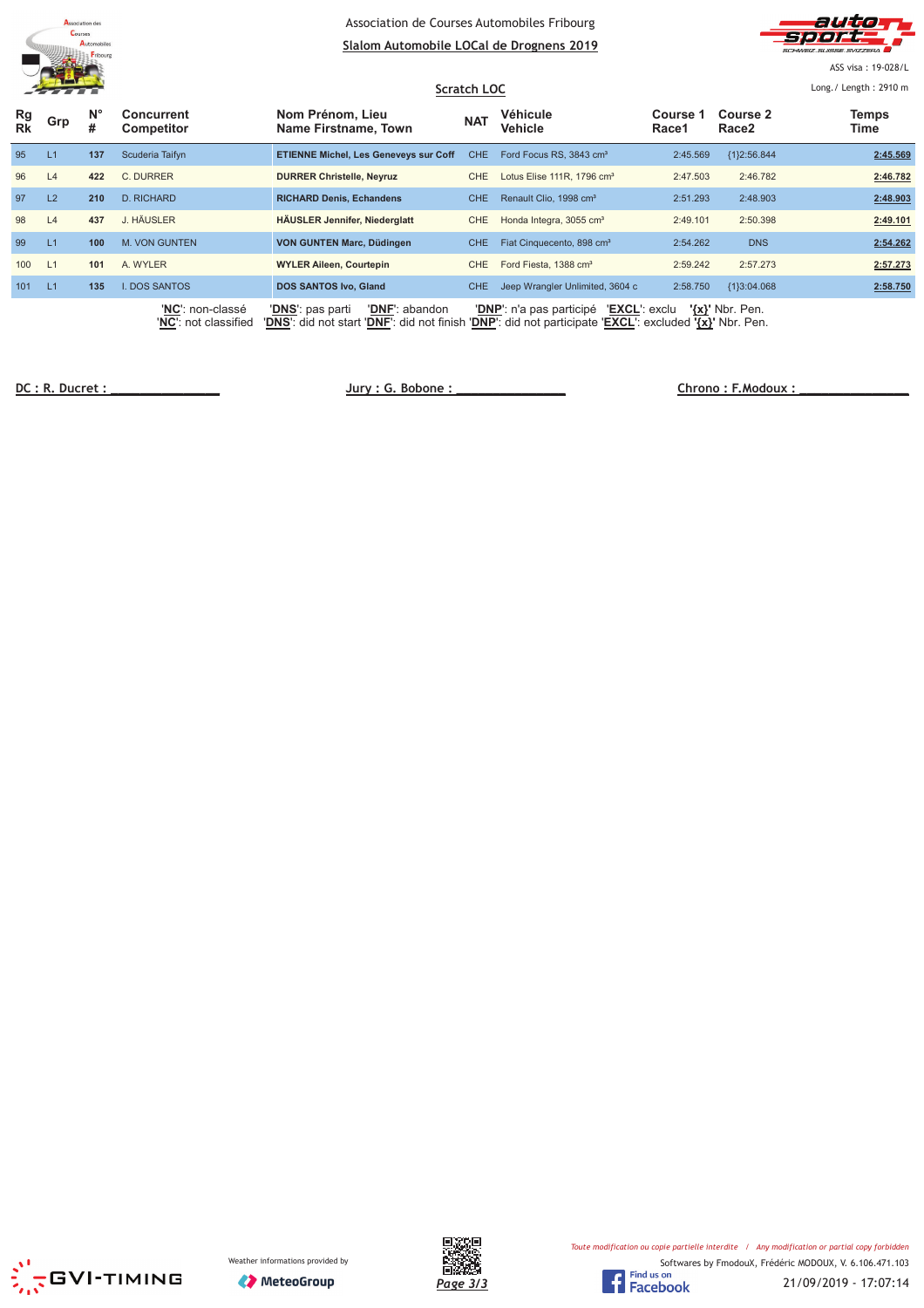

# Association de Courses Automobiles Fribourg



|                 |                                                        | Courses<br>Automobiles                              | Association ac courses Automobiles i modific<br>Slalom Automobile LOCal de Drognens 2019 |                   |                                            |                      |                      |                       |  |  |  |
|-----------------|--------------------------------------------------------|-----------------------------------------------------|------------------------------------------------------------------------------------------|-------------------|--------------------------------------------|----------------------|----------------------|-----------------------|--|--|--|
|                 |                                                        |                                                     |                                                                                          |                   |                                            |                      |                      | ASS visa: 19-028/L    |  |  |  |
|                 |                                                        |                                                     |                                                                                          | <b>Essais LOC</b> |                                            |                      |                      | Long./ Length: 2910 m |  |  |  |
| Rg<br>Rk        | #                                                      | <b>Concurrent</b><br><b>Competitor</b>              | Nom Prénom, Lieu<br>Name Firstame, Town                                                  | <b>NAT</b>        | Véhicule<br><b>Vehicle</b>                 | Essai 1<br>Training1 | Essai 2<br>Training2 | Temps<br>Time         |  |  |  |
|                 |                                                        | Catégorie / Category : L1 0 -> 1600 cm <sup>3</sup> |                                                                                          |                   |                                            |                      |                      |                       |  |  |  |
|                 | 102                                                    | <b>L. FERREIRA</b>                                  | Leandro FERREIRA, Belfaux                                                                | CHE.              | Suzuki Swift Sport, 1586 cm <sup>3</sup>   | 2:43.257             | 2:35.562             | 2:35.562              |  |  |  |
| $\overline{2}$  | 103                                                    | Geonoir                                             | Georges NOIRJEAN, Payerne                                                                | <b>CHE</b>        | Nissan Micra, 1598 cm <sup>3</sup>         | 2:47.907             | 2:45.961             | 2:45.961              |  |  |  |
| 3               | 100                                                    | M. VON GUNTEN                                       | Marc VON GUNTEN, Düdingen                                                                | <b>CHE</b>        | Fiat Cinquecento, 898 cm <sup>3</sup>      | 3:00.916             | 2:55.111             | 2:55.111              |  |  |  |
|                 | 101                                                    | A. WYLER                                            | Aileen WYLER, Courtepin                                                                  | <b>CHE</b>        | Ford Fiesta, 1388 cm <sup>3</sup>          | 3:04.288             | 3:01.212             | 3:01.212              |  |  |  |
|                 |                                                        | Catégorie / Category : L1                           | 1601 -> 2000 cm <sup>3</sup>                                                             |                   |                                            |                      |                      |                       |  |  |  |
|                 | 109                                                    | <b>I. BRANTSCHEN</b>                                | Iwan BRANTSCHEN, Randa                                                                   | <b>CHE</b>        | Honda Integra Type R, 1797 cm <sup>3</sup> | 2:25.340             | 2:23.293             | 2:23.293              |  |  |  |
| $\overline{2}$  | 107                                                    | Bödeli Racing Club                                  | Michael SCHRANZ, Wilderswil                                                              | <b>CHE</b>        | Honda Integra Type-R, 1797 cm <sup>3</sup> | 2:26.515             | 2:25.800             | 2:25.800              |  |  |  |
| 3               | 119                                                    | <b>U. FANKHAUSER</b>                                | <b>Urs FANKHAUSER, Steffisburg</b>                                                       | <b>CHE</b>        | Honda Civic Type R, 1998 cm <sup>3</sup>   | 2:28.221             | 2:27.208             | 2:27.208              |  |  |  |
| $\overline{4}$  | 114                                                    | Samuel Weibel                                       | Samuel WEIBEL, Rumisberg                                                                 | <b>CHE</b>        | Honda Civic Type R FN2, 1998 cm            | 2:27.877             | 2:27.426             | 2:27.426              |  |  |  |
| $5\phantom{.0}$ | 115                                                    | P. NEUHAUS                                          | <b>Paul NEUHAUS, Plasselb</b>                                                            | <b>CHE</b>        | Renault Clio RS, 1998 cm <sup>3</sup>      | 2:30.840             | 2:32.368             | 2:30.840              |  |  |  |
| 6               | 108                                                    | <b>ACS</b>                                          | <b>Hugo BALLMER, Lausen</b>                                                              | CHE               | Honda Integra Type R, 1797 cm <sup>3</sup> | 2:37.952             | 2:36.692             | 2:36.692              |  |  |  |
| $\overline{7}$  | 120                                                    | S. ANGIOLILLO                                       | Sandro ANGIOLILLO, Le Brassus                                                            | <b>CHE</b>        | Renault Clio 3 RS, 1998 cm <sup>3</sup>    | 2:38.377             | 2:37.248             | 2:37.248              |  |  |  |
| 8               | 113                                                    | P. WEBER                                            | Peter WEBER, Bözberg                                                                     | CHE               | Renault Clio, 1998 cm <sup>3</sup>         | 2:38.867             | 2:38.228             | 2:38.228              |  |  |  |
| 9               | 118                                                    | <b>R. CHERBUIN</b>                                  | Rachelle CHERBUIN, Sâles                                                                 | <b>CHE</b>        | Renault Clio sport, 1998 cm <sup>3</sup>   | 2:41.874             | 2:40.061             | 2:40.061              |  |  |  |
| 10              | 117                                                    | <b>F. NEUHAUS</b>                                   | <b>Fabian NEUHAUS, Tafers</b>                                                            | <b>CHE</b>        | Renault Clio 2.0 16V, 1998 cm <sup>3</sup> | 2:42.588             | 2:40.445             | 2:40.445              |  |  |  |
| 11              | 116                                                    | F. MARÉCHAL                                         | Florian MARÉCHAL, Gimel                                                                  | <b>CHE</b>        | Renault Clio 3 RS, 1998 cm <sup>3</sup>    | 2:41.307             | 2:42.478             | 2:41.307              |  |  |  |
| 12              | 110                                                    | J. FROIDEVAUX                                       | Jimmy FROIDEVAUX, Charmoille                                                             | <b>CHE</b>        | BMW 118i, 1995 cm <sup>3</sup>             | 2:43.850             | 2:41.550             | 2:41.550              |  |  |  |
| 13              | 112                                                    | <b>Pierre Pichonnat</b>                             | Pierre PICHONNAT, Vufflens-le-chateau                                                    | <b>CHE</b>        | Renault clio sport, 1998 cm <sup>3</sup>   | 2:45.394             | 2:42.232             | 2:42.232              |  |  |  |
| 14              | 111                                                    | C. AEBI                                             | Claude AEBI, Vufflens-le-Château                                                         | <b>CHE</b>        | Peugeot 206 RC, 1997 cm <sup>3</sup>       | 2:44.515             | 2:43.646             | 2:43.646              |  |  |  |
|                 | Catégorie / Category : L1 2501 -> 3500 cm <sup>3</sup> |                                                     |                                                                                          |                   |                                            |                      |                      |                       |  |  |  |

#### **Catégorie / Category : L1 2501 -> 3500 cm³**

|                | 128 | A. NEUHAUS         | <b>Anton NEUHAUS, Tafers</b>        | <b>CHE</b> | Renault Clio RS Trophy, 2720 cm <sup>3</sup>  | 2:23.785 | 2:22.167 | 2:22.167 |
|----------------|-----|--------------------|-------------------------------------|------------|-----------------------------------------------|----------|----------|----------|
| $\overline{2}$ | 129 | Stéphane Maréchal  | Stéphane MARÉCHAL, St-George        | CHE.       | Renault Clio IV RS, 2751 cm <sup>3</sup>      | 2:24.585 | 2:23.904 | 2:23.904 |
| $\mathbf{3}$   | 126 | J. JABERG          | <b>Junior JABERG, Les Bois</b>      | CHE.       | Peugeot 208 gti, 2717 cm <sup>3</sup>         | 2:30.347 | 2:28.557 | 2:28.557 |
| $\overline{4}$ | 132 | S. MEUWLY          | <b>Steve MEUWLY, Grenilles</b>      | CHE.       | Honda Civic 2.0i type r, 3393 cm <sup>3</sup> | 2:30.284 | 2:28.605 | 2:28.605 |
| -5             | 131 | <b>F. MENEGHEL</b> | <b>Fabrice MENEGHEL, Genève</b>     | CHE.       | Volkswagen Golf, 3373 cm <sup>3</sup>         | 2:32.222 | 2:31.420 | 2:31.420 |
| 6              | 130 | Ecurie du Nord     | <b>Michel RANDIN, Mervelier</b>     | CHE.       | Renault Megane RS, 3057 cm <sup>3</sup>       | 2:39.710 | 2:38.801 | 2:38.801 |
|                | 125 | <b>F. TRESCHER</b> | <b>Felix TRESCHER, Schaffhausen</b> | <b>CHE</b> | Peugeot 308 GTi, 2717 cm <sup>3</sup>         | 2:50.077 | 2:39.739 | 2:39.739 |

# **Catégorie / Category : L1 3501 -> 4000 cm³**

|              | 138 | Y. BENEY          | Yann BENEY, Bussigny                      | CHE. | Ford Focus RS, 3844 cm <sup>3</sup>     | 2:29.485 | 2:22.675 | 2:22.675 |
|--------------|-----|-------------------|-------------------------------------------|------|-----------------------------------------|----------|----------|----------|
|              | 139 | Equipe Bernoise   | <b>Benedikt KARGL, Triengen</b>           |      | CHE Ford-CNG-Technik Focus RS, 384      | 2:27.626 | 2:24.214 | 2:24.214 |
| $\mathbf{3}$ | 136 | Ecurie 13 etoiles | <b>Edgar VOGEL, Vouvry</b>                | CHE. | Porsche carrera s. 3800 cm <sup>3</sup> | 2:30.843 | 2:31.698 | 2:30.843 |
| 4            | 137 | Scuderia Taifyn   | Michel ETIENNE, Les Geneveys sur Coffrane |      | CHE Ford Focus RS, 3843 cm <sup>3</sup> | 2:44.782 | 2:45.392 | 2:44.782 |
|              | 135 | I. DOS SANTOS     | Ivo DOS SANTOS, Gland                     | CHE. | Jeep Wrangler Unlimited, 3604 cm        | 2:59.056 | 2:54.227 | 2:54.227 |

# **Catégorie / Category : L1 + 4000 cm³**

| 142 | M. EGGENBERGER            | Manfred EGGENBERGER, Zürich                                                                                                 | CHE BMW 1er M Coupé, 5064 cm <sup>3</sup> | 2:24.340 | 2:20.102 | 2:20.102 |
|-----|---------------------------|-----------------------------------------------------------------------------------------------------------------------------|-------------------------------------------|----------|----------|----------|
|     | ' <b>NC'</b> : non-classé | <b>'DNS'</b> : pas parti <b>'DNF':</b> abandon <b>'DNP':</b> n'a pas participé <b>'EXCL':</b> exclu ' $\{x\}$ ' Nbr. Pen.   |                                           |          |          |          |
|     |                           | 'NC': not classified 'DNS': did not start 'DNF': did not finish 'DNP': did not participate 'EXCL': excluded '{x}' Nbr. Pen. |                                           |          |          |          |





21/09/2019 - 12:36:00

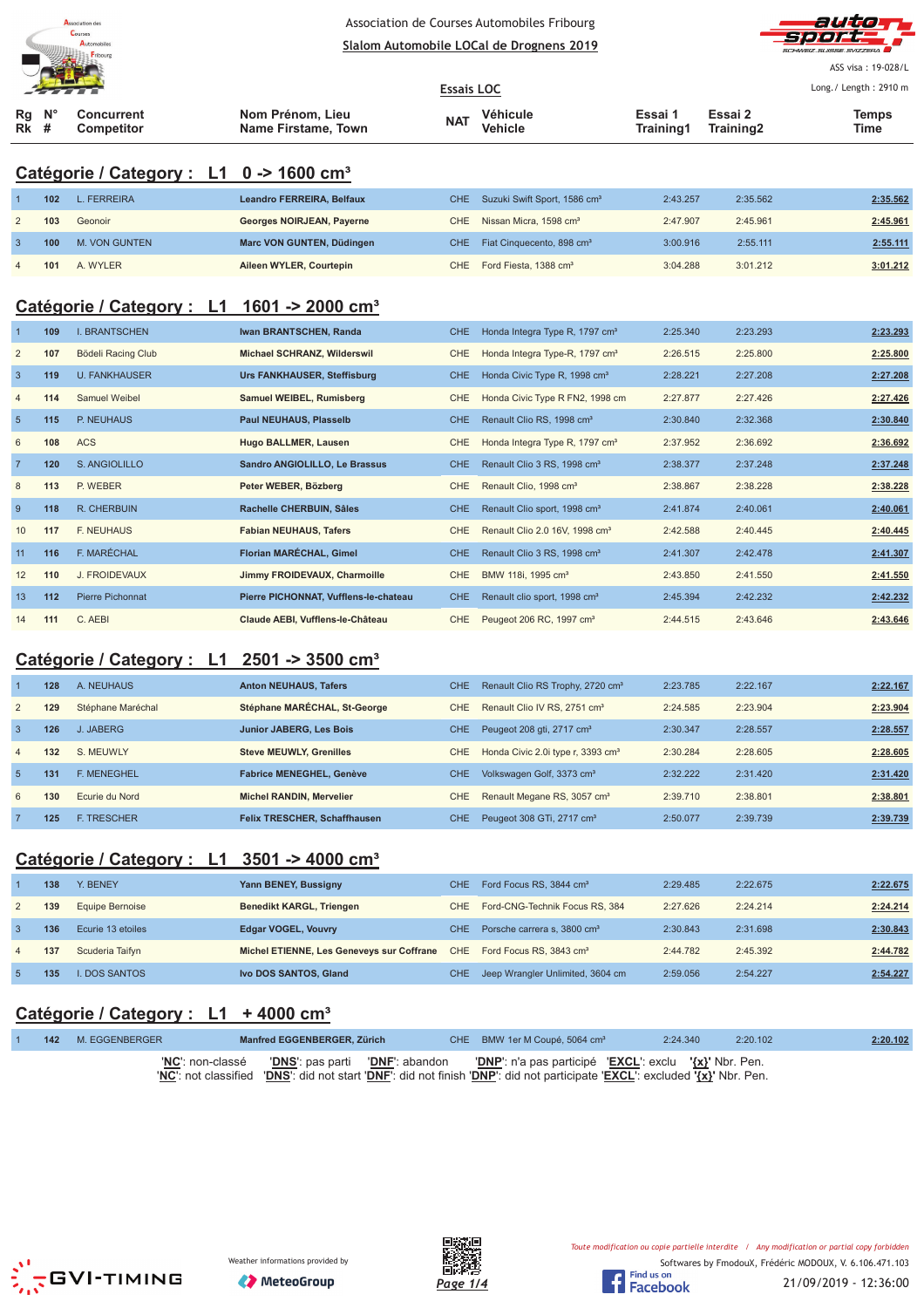



ASS visa : 19-028/L

| Véhicule<br>$Rq$ $N^{\circ}$<br>Nom Prénom, Lieu<br>Essai 1<br>Essai 2<br>Concurrent<br>Temps<br><b>NAT</b><br>Vehicle<br>Rk<br>Training1<br>Time<br>#<br>Name Firstame, Town<br>Training2<br>Competitor | $\mathcal{L}$ , where $\mathcal{L}$ |  |  | <b>Essais LOC</b> |  | Long./ Length: 2910 m |  |  |
|----------------------------------------------------------------------------------------------------------------------------------------------------------------------------------------------------------|-------------------------------------|--|--|-------------------|--|-----------------------|--|--|
|                                                                                                                                                                                                          |                                     |  |  |                   |  |                       |  |  |

#### **Catégorie / Category : L2 0 -> 1600 cm³**

| 206 | V. METTRAUX      | Vincent METTRAUX, Hauteville | CHE Honda Civic. 1595 cm <sup>3</sup>        | 2:25.834 | 2:24.837 | 2:24.837 |
|-----|------------------|------------------------------|----------------------------------------------|----------|----------|----------|
| 200 | Ecurie-Biennoise | Jannis JEREMIAS, Gerolfingen | CHE Suzuki Swift, 1586 cm <sup>3</sup>       | 2:27.769 | 2:27.322 | 2:27.322 |
| 201 | Stephan Allemann | Stephan ALLEMANN, Müllheim   | CHE Suzuki Swift Sport, 1586 cm <sup>3</sup> | 2:56.105 | 2:48.340 | 2:48.340 |

#### **Catégorie / Category : L2 1601 -> 2000 cm³**

|                 | 207 | <b>ACS</b>        | <b>Massimo PALTENGHI, Cugnasco</b>     | CHE.       | Toyota GT86, 1995 cm <sup>3</sup>          | 2:20.533 | 2:18.419 | 2:18.419 |
|-----------------|-----|-------------------|----------------------------------------|------------|--------------------------------------------|----------|----------|----------|
| $\overline{2}$  | 204 | T. RÜEDI          | <b>Tobias RÜEDI, Alchenstorf</b>       | CHE.       | Honda Integra Type R, 1797 cm <sup>3</sup> | 2:27.242 | 2:27.086 | 2:27.086 |
| $\overline{3}$  | 212 | M. FALABRETTI     | Mario FALABRETTI, Wangen an der Aare   | <b>CHE</b> | Renault Clio Sport 2.0 16V Ragnot          | 2:30.688 | 2:30.502 | 2:30.502 |
| $\overline{4}$  | 209 | G. HURZELER       | Giorgio HURZELER, Porto Ronco          | CHE.       | Subaru BRZ 2.0R, 1998 cm <sup>3</sup>      | 2:32.612 | 2:31.028 | 2:31.028 |
| $5\overline{5}$ | 211 | <b>F. RICHARD</b> | <b>Florian RICHARD, Echandens</b>      | <b>CHE</b> | Renault Clio, 1998 cm <sup>3</sup>         | 2:41.930 | 2:32.256 | 2:32.256 |
| 6               | 208 | S. LOUP           | Samantha LOUP, Gimel                   | CHE.       | Peugeot 206 RC, 1997 cm <sup>3</sup>       | 2:44.290 | 2:45.147 | 2:44.290 |
| $\overline{7}$  | 205 | <b>GB Racing</b>  | Georg BOZADZHIEV, Neuhausen am Rheinfa | <b>CHE</b> | BMW 318ti Compact, 1800 cm <sup>3</sup>    | 2:48.650 | 2:46.422 | 2:46.422 |
| 8               | 210 | D. RICHARD        | <b>Denis RICHARD, Echandens</b>        | <b>CHE</b> | Renault Clio, 1998 cm <sup>3</sup>         | 2:56.905 | 2:49.827 | 2:49.827 |

# **Catégorie / Category : L2 2001 -> 3000 cm³**

|                | 218 | Ecurie Basilisk           | Raymond STOFER, Herznach           | <b>CHE</b> | Mini Cooper RSR, 2717 cm <sup>3</sup>     | 2:24.936 | 2:19.445 | 2:19.445 |
|----------------|-----|---------------------------|------------------------------------|------------|-------------------------------------------|----------|----------|----------|
| 2              | 217 | Ecurie 13 Etoiles         | <b>Gregory FOLLONIER, Martigny</b> | CHE.       | BMW 323 ti. 2500 cm <sup>3</sup>          | 2:30.950 | 2:28.141 | 2:28.141 |
| $\mathbf{3}$   | 219 | Rennclub Untertogggenburg | <b>Peter BRUNNER, Flawil</b>       | CHE.       | MINI Cooper S, 2717 cm <sup>3</sup>       | 2:30.651 | 2:29.923 | 2:29.923 |
| $\overline{4}$ | 215 | Écurie 13 étoiles         | Lionel RYTER, Martigny             | CHE.       | BMW 323ti, 2494 cm <sup>3</sup>           | 2:34.778 | 2:29.966 | 2:29.966 |
| $\overline{5}$ | 216 | M. CASTRO                 | <b>Manuel CASTRO, Dompierre</b>    | CHE        | Mitsubishi Colt CZT, 2496 cm <sup>3</sup> | 2:37.248 | 2:34.909 | 2:34.909 |
| 6              | 220 | Marc André Fahrni         | Marc André FAHRNI, Rances          | <b>CHE</b> | MINI Cooper S, 2717 cm <sup>3</sup>       | 2:43.040 | 2:40.817 | 2:40.817 |

#### **Catégorie / Category : L2 3001 -> 3500 cm³**

|                | 228 | Ecurie Performance | Stéphane ALLEMANN, Dizy              | CHE Mitsubishi Lancer Evolution IX RR.      | 2:20.276 | 2:17.596 | 2:17.596 |
|----------------|-----|--------------------|--------------------------------------|---------------------------------------------|----------|----------|----------|
|                | 225 | ASC Ticino         | Daniele LÜDI, Losone                 | CHE Subaru Impreza, 3390 cm <sup>3</sup>    | 2:22.488 | 2:19.156 | 2:19.156 |
|                | 226 | S. INDERMUHLE      | Stephane INDERMUHLE, Villars bramard | CHE Mitsubishi lancer, 3395 cm <sup>3</sup> | 2:27.861 | 2:23.464 | 2:23.464 |
| $\overline{4}$ | 229 | Racing Fan         | Danny BENDER, Fully                  | CHE Mitsubishi Lancer Évolution X, 339      | 2:26.446 | 2:24.194 | 2:24.194 |

### **Catégorie / Category : L2 + 3500 cm³**

|                | 237 | <b>GRUYERE RACING TEAM</b> | Cédric BERNARD, Bex              | CHE. | Subaru Wrx STI, 4177 cm <sup>3</sup>       | 2:22.407 | 2:20.180 | 2:20.180 |
|----------------|-----|----------------------------|----------------------------------|------|--------------------------------------------|----------|----------|----------|
| 2              | 234 | Ecurie 13 étoiles          | Sébastien JACQUEMET, Conthey     | CHE. | Porsche 911, 3598 cm <sup>3</sup>          | 2:24.750 | 2:23.607 | 2:23.607 |
| $\mathbf{3}$   | 140 | Ecurie Biennoise           | Yves HANGARTNER, Gerolfingen     | CHE. | Ford Focus, 4250 cm <sup>3</sup>           | 2:29.514 | 2:24.597 | 2:24.597 |
| $\overline{4}$ | 236 | Gruyère Racing Team        | Sébastien GENET, Vétroz          | CHE. | Subaru WRX STI, 4177 cm <sup>3</sup>       | 2:30.136 | 2:28.286 | 2:28.286 |
| $\sqrt{5}$     | 239 | N. TERRAPON                | Nicolas TERRAPON, Pont (Veveyse) | CHE. | BMW 135i, 5064 cm <sup>3</sup>             | 2:38.070 | 2:33.621 | 2:33.621 |
| 6              | 235 | Ecurie Performance         | Aurelia BALMELLI, Bremblens      | CHE  | Subaru WRX STI 2.5 L, 4177 cm <sup>3</sup> | 2:45.041 | 2:40.650 | 2:40.650 |

#### **Catégorie / Category : L3 1601 -> 2000 cm³**

|                | 308 | Écurie Perfornance       | <b>Julien ROULET, Ballens</b>      | CHE.       | VW Golf 1 16V, 1781 cm <sup>3</sup>       | 2:18.704            | 2:18.110   | 2:18.110 |
|----------------|-----|--------------------------|------------------------------------|------------|-------------------------------------------|---------------------|------------|----------|
| $\overline{2}$ | 307 | J. HOUMARD               | Jérémie HOUMARD, Champoz           |            | CHE Vw golf, 1781 $cm3$                   | 2:26.047            | 2:21.207   | 2:21.207 |
| $\mathbf{3}$   | 304 | M. LÖRTSCHER             | Marc LÖRTSCHER, Oberwil            | CHE.       | VW Golf 16V, 1780 cm <sup>3</sup>         | 2:23.287            | 2:21.615   | 2:21.615 |
| $\overline{4}$ | 309 | Autersa Racing Team      | Meta FAULER, Stadel                | CHE        | VW Golf1, 1800 cm <sup>3</sup>            | 2:26.939            | 2:25.524   | 2:25.524 |
| $\sqrt{5}$     | 305 | M. OSIO                  | Moreno OSIO, Locarno               | <b>CHE</b> | VW Golf GTI, 1781 cm <sup>3</sup>         | 2:30.800            | 2:25.856   | 2:25.856 |
| 6              | 306 | M. OSIO                  | Marco OSIO, Gerra Piano            |            | CHE VW Golf GTI, 1781 cm <sup>3</sup>     | 2:33.610            | <b>DNS</b> | 2:33.610 |
|                |     | <b>'NC'</b> : non-classé | 'DNS': pas parti<br>'DNF': abandon |            | 'EXCL': exclu<br>'DNP': n'a pas participé | $\{x\}$ ' Nbr. Pen. |            |          |

'**NC**': not classified '**DNS**': did not start '**DNF**': did not finish '**DNP**': did not participate '**EXCL**': excluded **'{x}'** Nbr. Pen.







Softwares by FmodouX, Frédéric MODOUX, V. 6.106.471.103 Toute modification ou copie partielle interdite / Any modification or partial copy forbidden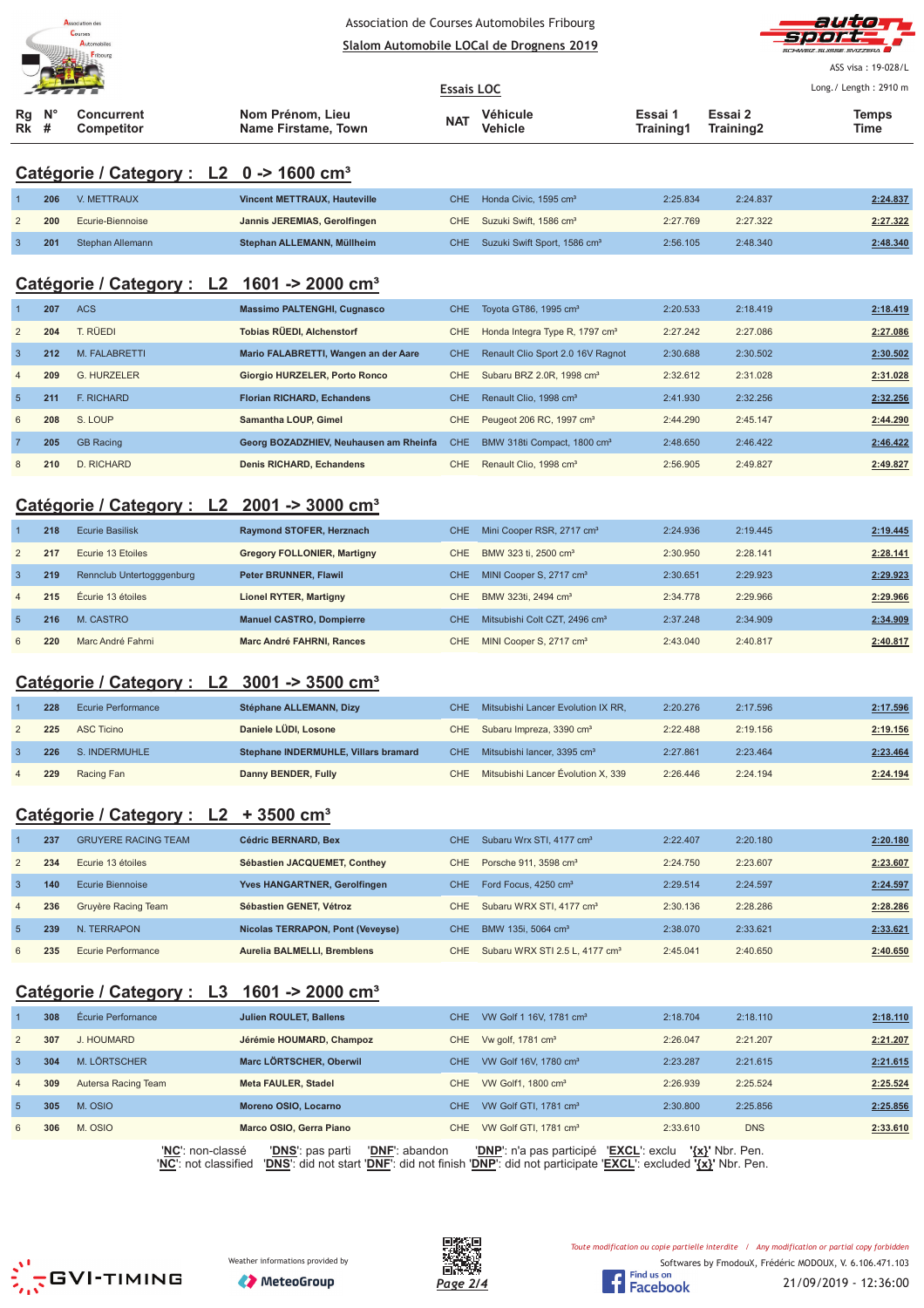| <b>Association des</b><br>Courses |
|-----------------------------------|
| <b>Automobiles</b>                |
| Fribourg                          |



ASS visa : 19-028/L

| <b>PARTIES</b>                  |  |                                 | <b>Essais LOC</b>                       |            |                     | Long./ Length: 2910 m |                                  |               |
|---------------------------------|--|---------------------------------|-----------------------------------------|------------|---------------------|-----------------------|----------------------------------|---------------|
| $Rq$ $N^{\circ}$<br><b>Rk</b> # |  | Concurrent<br><b>Competitor</b> | Nom Prénom, Lieu<br>Name Firstame, Town | <b>NAT</b> | Véhicule<br>Vehicle | Essai 1<br>Training1  | Essai 2<br>Training <sub>2</sub> | Temps<br>Time |

# **Catégorie / Category : L3 + 4000 cm³**

|                 | 312 | P. FUCHS                                            | Peter FUCHS, Nunningen               | <b>CHE</b> | Chevrolet monza 2+2, 4299 cm <sup>3</sup> | 2:39.173 | 2:35.923 | 2:35.923 |
|-----------------|-----|-----------------------------------------------------|--------------------------------------|------------|-------------------------------------------|----------|----------|----------|
|                 |     | Catégorie / Category : L4 0 -> 1600 cm <sup>3</sup> |                                      |            |                                           |          |          |          |
|                 | 402 | Squadra Rotberg                                     | Igor RODELLA, Zwingen                | CHE.       | Suzuki Swift Sport, 1586 cm <sup>3</sup>  | 2:24.210 | 2:22.545 | 2:22.545 |
| 2               | 400 | Scuderia Taifyn                                     | Vincent MONTANDON, La chaux de fonds | <b>CHE</b> | Caterham superseven 1.6I, 1585 c          | 2:30.226 | 2:24.293 | 2:24.293 |
| $\overline{3}$  | 403 | Y. STÜRZINGER                                       | Yves STÜRZINGER, Bretonnières        | <b>CHE</b> | Citroën Saxo VTS, 1587 cm <sup>3</sup>    | 2:50.470 | 2:25.893 | 2:25.893 |
| $\overline{4}$  | 405 | Ecurie performance                                  | <b>Thery SCHOPFER, Montricher</b>    | <b>CHE</b> | Citroen saxo, 1587 cm <sup>3</sup>        | 2:27.942 | 2:26.621 | 2:26.621 |
| $5\phantom{.0}$ | 407 | R. DUPUIS                                           | <b>Raphael DUPUIS, Montricher</b>    | <b>CHE</b> | Peugeot 106 GTI, 1587 cm <sup>3</sup>     | 2:37.628 | 2:28.122 | 2:28.122 |
| 6               | 410 | R-Performance Switzerland / Racing                  | Mario BÖNIGER-GASSER, Erstfeld       | <b>CHE</b> | Honda CRX V-TEC, 1595 cm <sup>3</sup>     | 2:34.994 | 2:28.709 | 2:28.709 |
| $\overline{7}$  | 401 | M. JABERG                                           | <b>Marco JABERG, Wattenwil</b>       | CHE.       | Suzuki Swift, 1586 cm <sup>3</sup>        | 2:33.521 | 2:29.433 | 2:29.433 |
| 8               | 411 | R Performance Switzerland                           | <b>Rene ULRICH, Steinen</b>          | <b>CHE</b> | Honda CRX Vtec, 1595 cm <sup>3</sup>      | 2:40.046 | 2:34.818 | 2:34.818 |
| 9               | 404 | Ramon Hänggi                                        | Ramon HÄNGGI, Nunningen              | CHE.       | Citroen Saxo VTS, 1587 cm <sup>3</sup>    | 2:37.171 | 2:35.477 | 2:35.477 |
| 10              | 413 | Ecurie du Nord                                      | Sarah CHABLOZ, Romanel-sur-Morges    | <b>CHE</b> | Peugeot 106, 1598 cm <sup>3</sup>         | 2:36.596 | 2:35.961 | 2:35.961 |
| 11              | 406 | L. YVONNE                                           | Lanz YVONNE, Kyburg ZH               | <b>CHE</b> | Toyota AE86, 1587 cm <sup>3</sup>         | 2:37.423 | 2:36.733 | 2:36.733 |
| 12              | 409 | <b>G. SCHAFFNER</b>                                 | Guillaume SCHAFFNER, Ste-Croix       | <b>CHE</b> | Honda Civic, 1595 cm <sup>3</sup>         | 2:44.095 | 2:41.391 | 2:41.391 |
| 13              | 412 | <b>Écurie Racing Fan's</b>                          | <b>Eric GFELLER, Noville</b>         | <b>CHE</b> | Mazda Mx-5, 1597 cm <sup>3</sup>          | 2:47.215 | 2:41.452 | 2:41.452 |

# **Catégorie / Category : L4 1601 -> 2000 cm³**

|                 | 429 | <b>R. BETSCHART</b>       | <b>Roman BETSCHART, Muotathal</b>              | <b>CHE</b> | Renault Clio Sport 2.0, 1998 cm <sup>3</sup> | 2:29.919   | 2:27.051 | 2:27.051 |
|-----------------|-----|---------------------------|------------------------------------------------|------------|----------------------------------------------|------------|----------|----------|
| $\overline{2}$  | 428 | M. DUCOMMUN               | Mickaël DUCOMMUN, Les Ponts de Martel          | <b>CHE</b> | Renault Clio RS, 1998 cm <sup>3</sup>        | <b>DNS</b> | 2:28.067 | 2:28.067 |
| $\overline{3}$  | 423 | M. PACHE                  | <b>Marius PACHE, Vuisternens-devant-Romont</b> | CHE.       | Lotus Exige S2, 1798 cm <sup>3</sup>         | 2:32.204   | 2:30.823 | 2:30.823 |
| $\overline{4}$  | 424 | M. CORTESE                | <b>Matteo CORTESE, Monthey</b>                 | CHE        | Toyota Mr2, 1800 cm <sup>3</sup>             | 2:35.303   | 2:30.850 | 2:30.850 |
| $5\overline{5}$ | 430 | <b>MST Zentralschweiz</b> | Silvio ROMANO, Steinhausen                     | <b>CHE</b> | Opel Astra G OPC 1, 1998 cm <sup>3</sup>     | 2:35.348   | 2:32.294 | 2:32.294 |
| 6               | 421 | 41                        | <b>Fabrice OULEVEY, Romont</b>                 | <b>CHE</b> | Lotus Elise, 1796 cm <sup>3</sup>            | 2:39.983   | 2:32.421 | 2:32.421 |
| $\overline{7}$  | 422 | C. DURRER                 | <b>Christelle DURRER, Neyruz</b>               | CHE.       | Lotus Elise $111R$ . 1796 cm <sup>3</sup>    | 2:49.641   | 2:43.679 | 2:43.679 |
| 8               | 425 | S. ALBER                  | Stefanie ALBER, Rickenbach b. Wil              | <b>CHE</b> | BMW 320i, 1991 cm <sup>3</sup>               | 2:53.101   | 2:48.253 | 2:48.253 |
| -9              | 420 | <b>ACS</b>                | Joanna CLAUDE, La Chaux-de-Fonds               | CHE.       | Lotus Elise $111S$ , $1796$ cm <sup>3</sup>  | 2:51.980   | 2:49.182 | 2:49.182 |

# **Catégorie / Category : L4 2501 -> 3500 cm³**

|                | 439 | Ecurie Performance       | <b>MICHEL DONDEYNAZ, Yens</b>          | <b>CHE</b> | BMW M3, 3201 cm <sup>3</sup>               | 2:16.873   | 2:15.871   | 2:15.871 |
|----------------|-----|--------------------------|----------------------------------------|------------|--------------------------------------------|------------|------------|----------|
| $\overline{2}$ | 443 | <b>ACS</b>               | losif MANTADAKIS, Kloten               | CHE        | Renault Mégane RS 265, 3397 cm             | 2:22.809   | 2:17.990   | 2:17.990 |
| $\overline{3}$ | 444 | C. MARECHAL              | <b>Christophe MARECHAL, gimel</b>      | <b>CHE</b> | Renault Megane r26r, 3400 cm <sup>3</sup>  | 2:22.254   | 2:22.317   | 2:22.254 |
| $\overline{4}$ | 442 | Rennclub Untertoggenburg | <b>Tobias MEIER, Ebnat-Kappel</b>      | <b>CHE</b> | Opel Astra, 3397 cm <sup>3</sup>           | 2:27.841   | 2:23.426   | 2:23.426 |
| 5              | 441 | Ecurie Performance       | <b>Vincent SCHOPFER, Senarclens</b>    | CHE.       | Mitsubishi Lancer Evo9 bio, 3395 c         | 2:23.481   | <b>DNS</b> | 2:23.481 |
| 6              | 436 | <b>Ecurie Sporting</b>   | Philippe CORMINBOEUF, Estavayer-le-Lac | <b>CHE</b> | Lotus Exige S, 3053 cm <sup>3</sup>        | <b>DNS</b> | 2:24.387   | 2:24.387 |
| $\overline{7}$ | 438 | Pierre Gandolfo          | Pierre GANDOLFO, Lausanne              | <b>CHE</b> | Alpine A110 PE Essence 252CV, 3            | 2:29.018   | 2:26.077   | 2:26.077 |
| 8              | 435 | Écurie performance       | Gaël BAUMBERGER, Pampigny              | CHE        | Opel Corsa d 16t opc, 2717 cm <sup>3</sup> | 2:32.103   | 2:28.792   | 2:28.792 |
| 9              | 440 | J. TÂCHE                 | Jérôme TÂCHE, Remaufens                | CHE.       | BMW M3 E46, 3246 cm <sup>3</sup>           | 2:38.889   | 2:31.498   | 2:31.498 |
| 10             | 437 | J. HÄUSLER               | Jennifer HÄUSLER, Niederglatt          | CHE        | Honda Integra, 3055 cm <sup>3</sup>        | 2:58.030   | 2:49.277   | 2:49.277 |

# **Catégorie / Category : L4 4001 -> 5000 cm³**

| 448 | Racing Club Airbag        | <b>Isidor GASSER, Silenen</b>                       | CHE Ford Focus RS, 4286 cm <sup>3</sup>                                                                                                                                                                      | 2:38.169 | 2:34.005 | 2:34.005 |
|-----|---------------------------|-----------------------------------------------------|--------------------------------------------------------------------------------------------------------------------------------------------------------------------------------------------------------------|----------|----------|----------|
|     | ' <b>NC</b> ': non-classé | <b>'DNS'</b> : pas parti <b>    'DNF'</b> : abandon | <b>'DNP'</b> : n'a pas participé <b>'EXCL'</b> : exclu <b>'{x}'</b> Nbr. Pen.<br>'NC': not classified 'DNS': did not start 'DNF': did not finish 'DNP': did not participate 'EXCL': excluded '{x}' Nbr. Pen. |          |          |          |







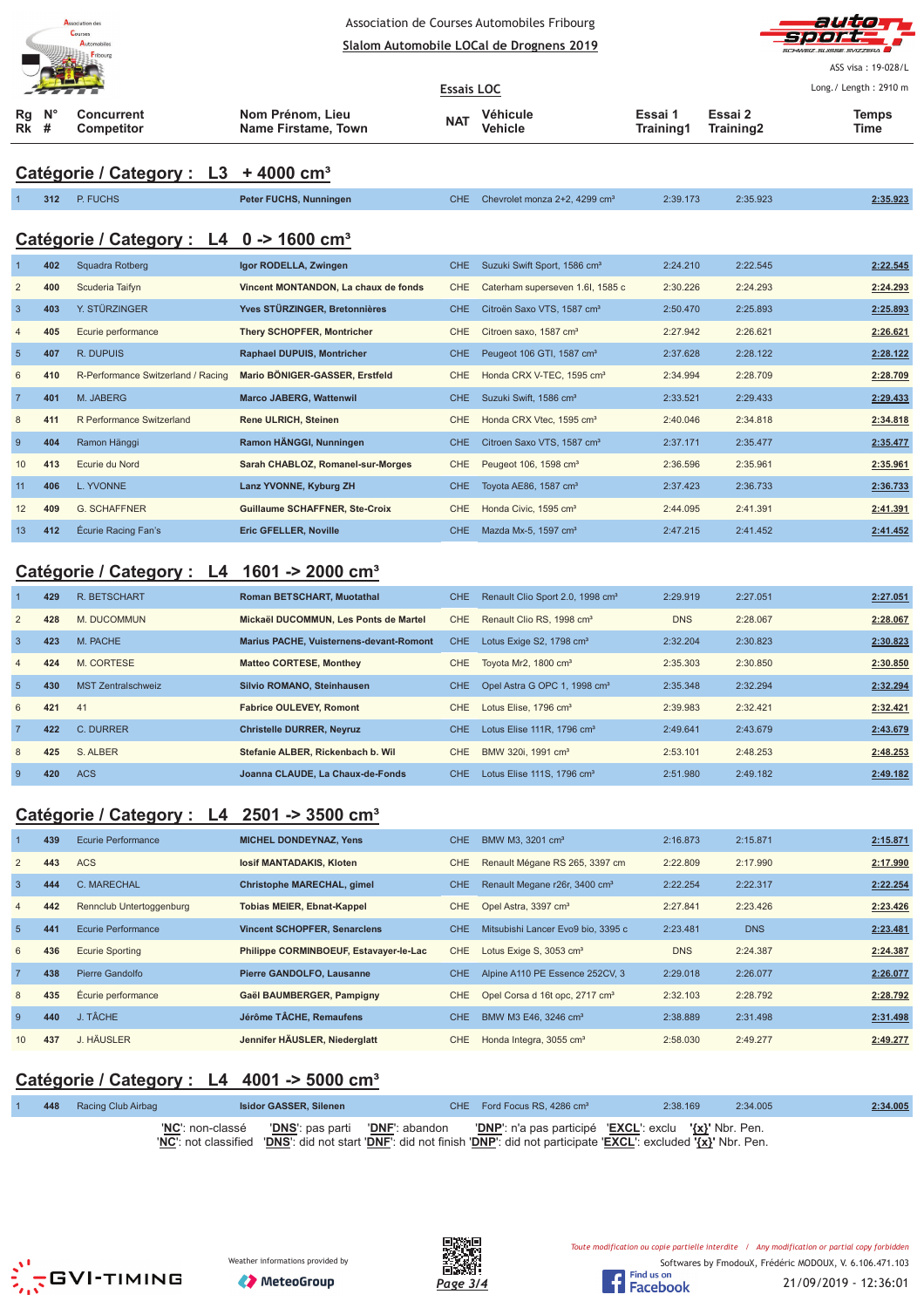| <b>Association des</b><br>Courses<br>Automobiles<br>Fribourg |  |                                 | Association de Courses Automobiles Fribourg<br>Slalom Automobile LOCal de Drognens 2019 |                   |                            |                      |                      | auto<br><b>Sport</b><br>SCHWEIZ SUISSE SVIZZEDA |  |  |
|--------------------------------------------------------------|--|---------------------------------|-----------------------------------------------------------------------------------------|-------------------|----------------------------|----------------------|----------------------|-------------------------------------------------|--|--|
|                                                              |  |                                 |                                                                                         | <b>Essais LOC</b> |                            |                      |                      | ASS visa: 19-028/L<br>Long./ Length: 2910 m     |  |  |
| $Rg$ $N^{\circ}$<br>$Rk$ #                                   |  | Concurrent<br><b>Competitor</b> | Nom Prénom, Lieu<br>Name Firstame, Town                                                 | <b>NAT</b>        | Véhicule<br><b>Vehicle</b> | Essai 1<br>Training1 | Essai 2<br>Training2 | <b>Temps</b><br>Time                            |  |  |

# **Catégorie / Category : L4 + 5000 cm³**

| 456 | G. PICCINATO          | Giuliano PICCINATO, Bättwil                                          | CHE Lotus Exige 324, 5875 cm <sup>3</sup>              | 2:17.707 | 2:13.744 | 2:13.744 |
|-----|-----------------------|----------------------------------------------------------------------|--------------------------------------------------------|----------|----------|----------|
| 455 | E. PANCHAUD           | Etienne PANCHAUD, Vauderens                                          | CHE Lotus Exige, 5875 cm <sup>3</sup>                  | 2:30.287 | 2:25.363 | 2:25.363 |
| 449 | <b>Fabrice Mouche</b> | <b>Fabrice MOUCHE, Bonfol</b>                                        | CHE BMW 1M Coupé, 5064 cm <sup>3</sup>                 | 2:29.545 | 2:28.648 | 2:28.648 |
|     |                       | 'NC': non-classé<br><b>'DNF':</b> abandon<br><b>'DNS':</b> pas parti | 'DNP': n'a pas participé 'EXCL': exclu '{x}' Nbr. Pen. |          |          |          |

'**NC**': not classified '**DNS**': did not start '**DNF**': did not finish '**DNP**': did not participate '**EXCL**': excluded **'{x}'** Nbr. Pen.